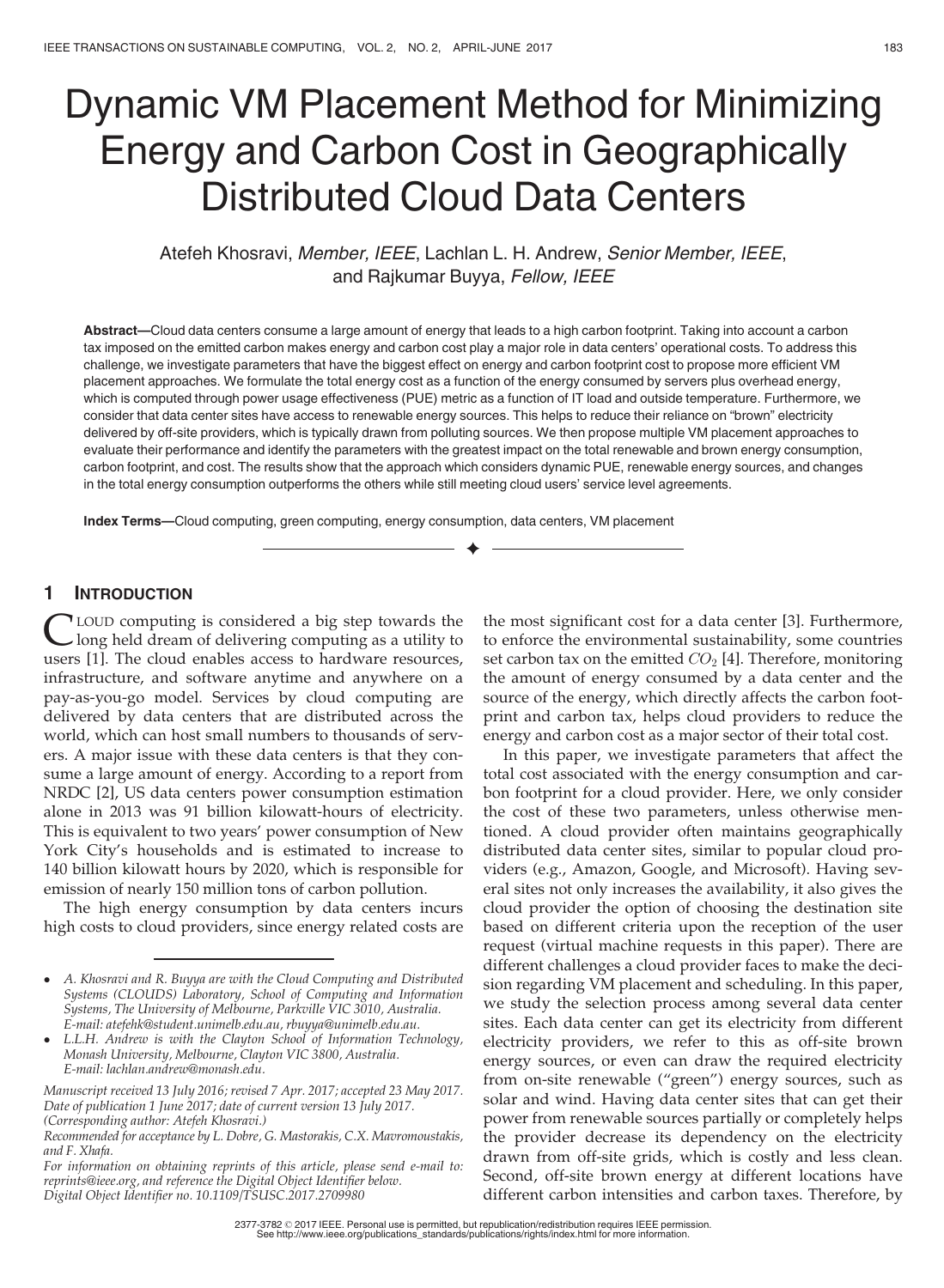the change of the availability of renewable energy during the day and in the case that they are not available, cloud provider can select the cleanest source of electricity with less carbon tax. The third advantage of having different energy sources at different locations is changes in electricity price, as we consider variable energy pricing during times of the day, i.e., on-peak and off-peak prices.

The last and one of the most important parameters that affects data centers energy consumption, carbon footprint, and their associated cost is the overhead power, e.g., power supplies, cooling, lightning, and UPS. The metric used to demonstrate the overhead is known as Power Usage Effectiveness (PUE) that is defined by The Green Grid consortium [5]. PUE is equal to the data center's total power consumption, which is the input power that goes to the data center, divided by the IT devices power consumption (PUE=TotalPower/ITDevices-Power). If PUE is equal to 1 it means that the data center is perfectly efficient, which is not practically attainable. An increase in PUE indicates more waste of power to support IT devices in the data center. Although state of the art cloud-scale data centers can achieve a PUE of 1.1 [6] or 1.2 [7], cloud providers often collocate with smaller data centers, which can still have PUEs up to 2 [8]. To increase a data center's efficiency, we should identify variables that have the highest impact on the increase of the system's overhead power. The main variable that affects efficiency and PUE value is IT load. When the IT load is increased, CPUs perform in higher frequencies and servers consume more power. This leads to increase in data center's overall load and inside temperature; accordingly the need arises for more power for the cooling of the infrastructure. The second important variable that affects PUE is the outside temperature, which has a great effect on the cooling system power consumption. As outside temperature increases, the data center needs to use the chillers along with the computer room air handler (CRAH), which leads to a significant increase in the power consumption and PUE value. We exploit a model for PUE as a function of IT load and outside temperature and perform VM placement based on dynamic changes of PUE.

The key contribution of this paper is a new method for the initial placement of VMs in geographically distributed cloud data centers that simultaneously considers the cost of 1) overhead energy 2) servers' energy and 3) carbon footprint. Moreover, the proposed VM placement method maximizes renewable energy utilization at each data center to minimize the total cost. Finally, we present efficient twostage VM placement approaches that respond to dynamic PUEs. We also present variations of our method, which explore the effects of different parameters in minimizing energy and carbon cost for a cloud computing environment. To achieve this, we have carried out the following:

- Developed an analytical model of the total cost incurred by the energy consumption and carbon footprint for the data centers.
- Modeled PUE as a function of IT load and outside temperature to incorporate overhead energy consumption, e.g., power supplies, cooling, lightning, and UPS, along with the energy consumed by the servers.
- Used different carbon intensities and carbon taxes for energy sources at each data center site.

 Analyzed the effect of distributing load among data center sites with access to intermittent renewable energy sources.

The reminder of the paper is organized as follows: In Section 2, the related work is discussed. Section 3 discusses the system model, parameters, objective function and constraints. The proposed VM placement approaches are discussed in Section 4. The experimental environment and the performance analysis of the proposed VM placement approaches are presented in Section 5. Finally, Section 6 concludes the paper and presents future directions.

# 2 RELATED WORK

Over the last few years, there have been extensive studies on reducing energy consumption of cloud data centers. Recently, there has been much interest in reducing data center carbon footprints and energy consumption due to the environmental concerns (specifically around global warming), social pressure, and the prospect of a carbon tax. Most of the early work focuses on making a single server energy efficient by considering hardware aspects and using techniques such as CPU DVFS (dynamic voltage and frequency scaling) [9], [10]. Moreover, virtualization [11] as the foundation of cloud computing systems, enables consolidation [12] and VM migration [13]. There is ongoing research on the later techniques, but the main issue is that they are reactive and require resume and suspension of VMs which cause overhead to the system [14]. Therefore, these techniques should be applied only when they are cost-effective. Lin et al. [15] and Shen et al. [16] used a pro-active technique, known as dynamic right-sizing, to predict the number of active servers needed to host the incoming workload. Since idle servers consume almost half of the peak power [17], this technique could reduce the energy consumption significantly. Lefevre et al. [18] proposed an advanced resource reservation architecture to have a better prediction of the incoming requests by users. The abovementioned techniques are in the scope of a single data center and they only consider the aspect of reducing energy consumption; which does not necessarily lead to a reduction in the carbon footprint. Aksanli et al. [19] use predication-based algorithms to maximize the usage of renewable energy sources and in the meantime minimize the number of canceled jobs.

One of the first works to reduce cost and brown energy consumption by load distribution among several data center sites, is that of Le et al. [20]. Their work is based on considering the electricity price and energy source (green or brown) to calculate the number of requests each data center can host within a specific time period and budget. However, they do not differentiate among sites that have brown energy sources with different carbon emission rates. Further, the incoming workload is based on SaaS (Software as a Service) requests for Internet services with short processing times, usually in milliseconds. Liu et al. [21] consider geographical load balancing to minimize brown energy consumption as well. They use an optimal mix of renewable energy (solar and wind) along with energy storage in data centers to eliminate brown energy consumption. Lin et al. [22] extended the previous work to find the best estimate combination for solar and wind energy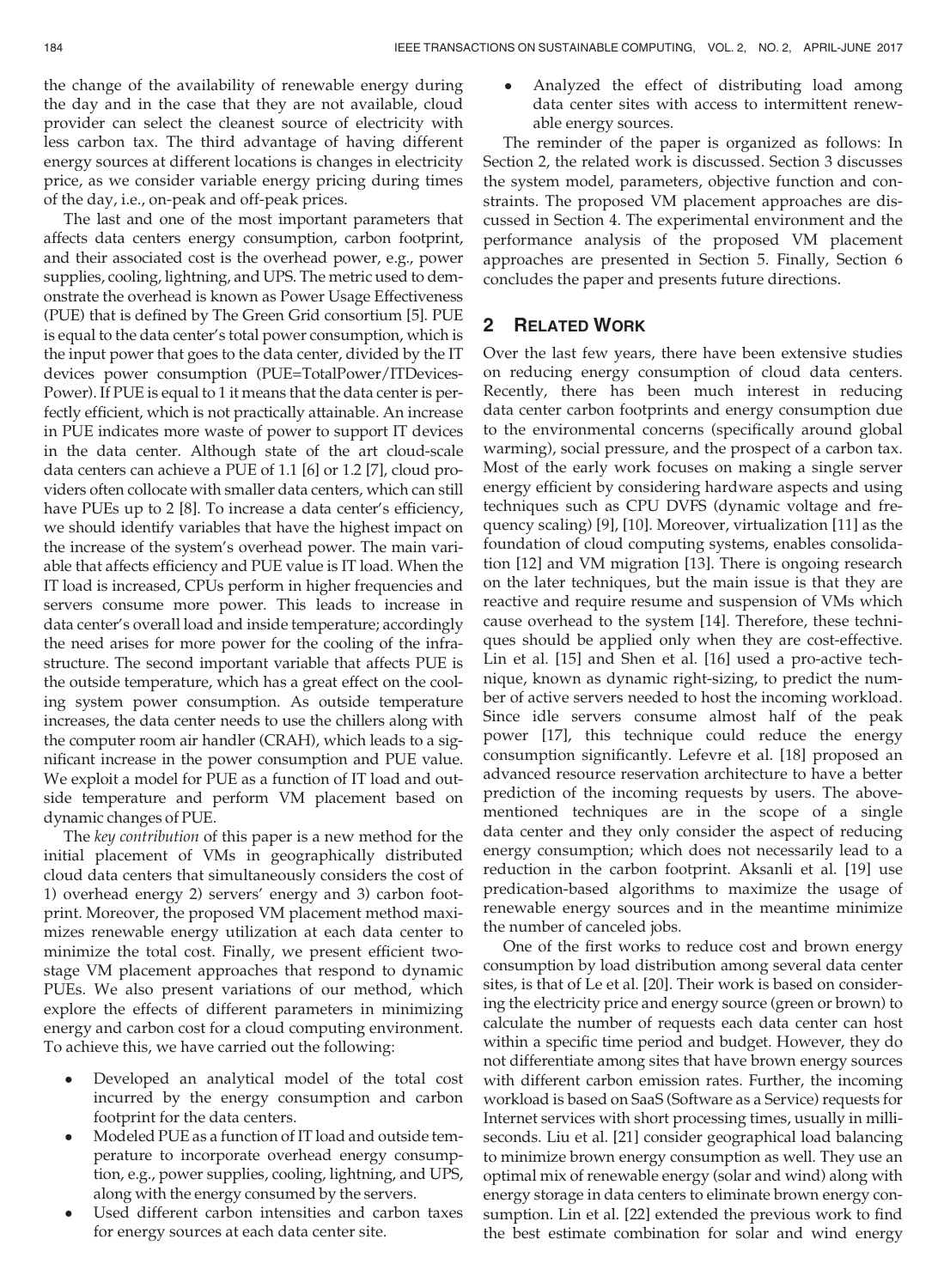while having net-zero brown energy usage. The MinBrown workload scheduling algorithm is proposed by Chen et al. [23] to minimize brown energy consumption. This algorithm forwards the incoming request to all data centers, then based on the request deadline and brown energy consumption schedules request for execution. Celesti et al. [24] proposed a federated CLEVER-based cloud environment; which is based on allocation of VM requests to the cloud data center with the highest amount of solar energy and lowest cost. Le et al. [25] proposed an optimization-based framework to minimize brown energy consumption and leverage green energy through distribution of the Internet services to the data centers, considering different electricity prices, data center location with different time zones, and access to green energy sources.

Le et al. [26] apply dynamic load distribution policies and cooling strategies to minimize the overall cloud provider's cost but places no cost on carbon emissions. Their work is based on intelligent placement of VM requests on data centers considering the geographical location, time zone, energy price, peak power charges, and cooling system energy consumption. Ren et al. [27] proposed a provablyefficient on-line algorithm (GreFar) with the objective to minimize energy cost. They use servers' energy efficiency information and locations with low electricity prices to schedule batch jobs and, if necessary, suspend the job and resume later. Work by Goiri et al. [28] aims to find the best place for a data center, based on geographical location and data center characteristics to minimize cost, energy consumption, and carbon footprint. Garg et al. [29] proposed an environment-conscious meta-scheduler to minimize carbon emission and maximize cloud provider's profit. They used near-optimal scheduling policies to send HPC (high performance computing) applications to the data center with the least carbon emission and maximum profit, considering applications deadline. They also address the issue of energy consumption and carbon footprint by proposing a novel green cloud architecture [30]. This architecture uses two directories so the cloud providers can register their offered services. A notable work by Buchbinder et al. [31] has the same objective of reducing the energy cost of a cloud provider with multiple data center sites. They perform online migration of running batch jobs among data center sites, taking advantage of dynamic energy pricing at different locations, while considering the network bandwidth costs among data centers and future changes in electricity price. Similarly, Giacobbe et al. [32] perform VM migration between cloud data centers participating in a federated environment to push down energy costs. They take advantage of dynamic electricity pricing to migrate the VMs to the data center with lowest energy cost and enough resources. Another work by Giacobbe et al. [33] uses the idea of migrating VMs in a federated cloud environment to reduce carbon footprint. They move the VMs from a high carbon footprint source to a data center with access to solar energy, using a two-step approach.

Our work is different from the discussed studies, since our objective is to minimize the cost associated with both energy consumption and carbon footprint. We consider carbon cost as a function of carbon intensity and carbon tax. Moreover, regarding the energy cost, we consider overhead energy of the data center along with the energy consumed by the servers. For this purpose, we exploit a data center's PUE model as a dynamic function of IT load and outside temperature. Finally, we present efficient and dynamic twolevel VM placement approaches. These approaches observe the effect of different parameters on the total green and brown energy consumption, carbon footprint, and their associated cost for the cloud provider with distributed data center sites. In addition to this, the discussed VM placement approaches consider hourly changes in outside temperature, solar energy, and variable energy pricing.

#### 3 SYSTEM MODEL

In this section, we first present the system architecture, its components, and their role in a cloud computing environment. Then, we will present details on the parameters that affect cloud provider's decision in placing the VM request considering energy consumption, carbon footprint, and their associated cost. Finally, we will present the objective function and relevant constraints of the model. The list of all the symbols used in this paper are given in Table 1.

The targeted system in this study is an IaaS cloud provider offering VM resources to its clients similar to Elastic Compute Cloud (EC2) service by Amazon Web Services [34]. As shown in Fig. 1, the cloud provider consists of several geographically distributed data centers connected through a carrier network. The main parties involved in a cloud computing system are the cloud provider, cloud broker and cloud users, whose roles are discussed in the following section.

#### 3.1 System Components

#### 3.1.1 Cloud Provider

The cloud provider consists of  $n$  data center sites, shown as a set  $\mathcal{D} = \{d_1, d_2, ..., d_n\}$ , distributed in different geographical locations. Each data center site, d, is connected to a backbone network to serve cloud users and uses one or more energy sources to provide electricity for its servers, networking equipment, power systems, and other devices. A data center can just use the electricity from the off-site utility grid, O, or have its own on-site or local green sources (renewable energy), G, such as wind and solar. Moreover, data centers have their local brown energy (e.g., a diesel generator), B, in case of emergencies and outages when both grid and renewable energy are not available. Data center energy sources are shown as the set  $\mathcal{E} = \{G, B, O\}$ . Moreover, each data center has a set of *m* servers,  $S = \{s_1, s_2, ..., s_m\}$ , with different physical configurations.

#### 3.1.2 Cloud Broker

A cloud broker is the user-facing side of the cloud provider. It receives users VM requests that need to be routed to a data center site and then be placed on a server. The cloud broker should route requests to data centers in such a way that the energy consumption, carbon footprint, and their total cost for running the incoming workload are minimized. As stated in our previous work [35], the cloud broker uses the information sent from the data center sites to the Energy and Carbon-Efficient Cloud Information Service (ECE-CIS) to perform the VM placement.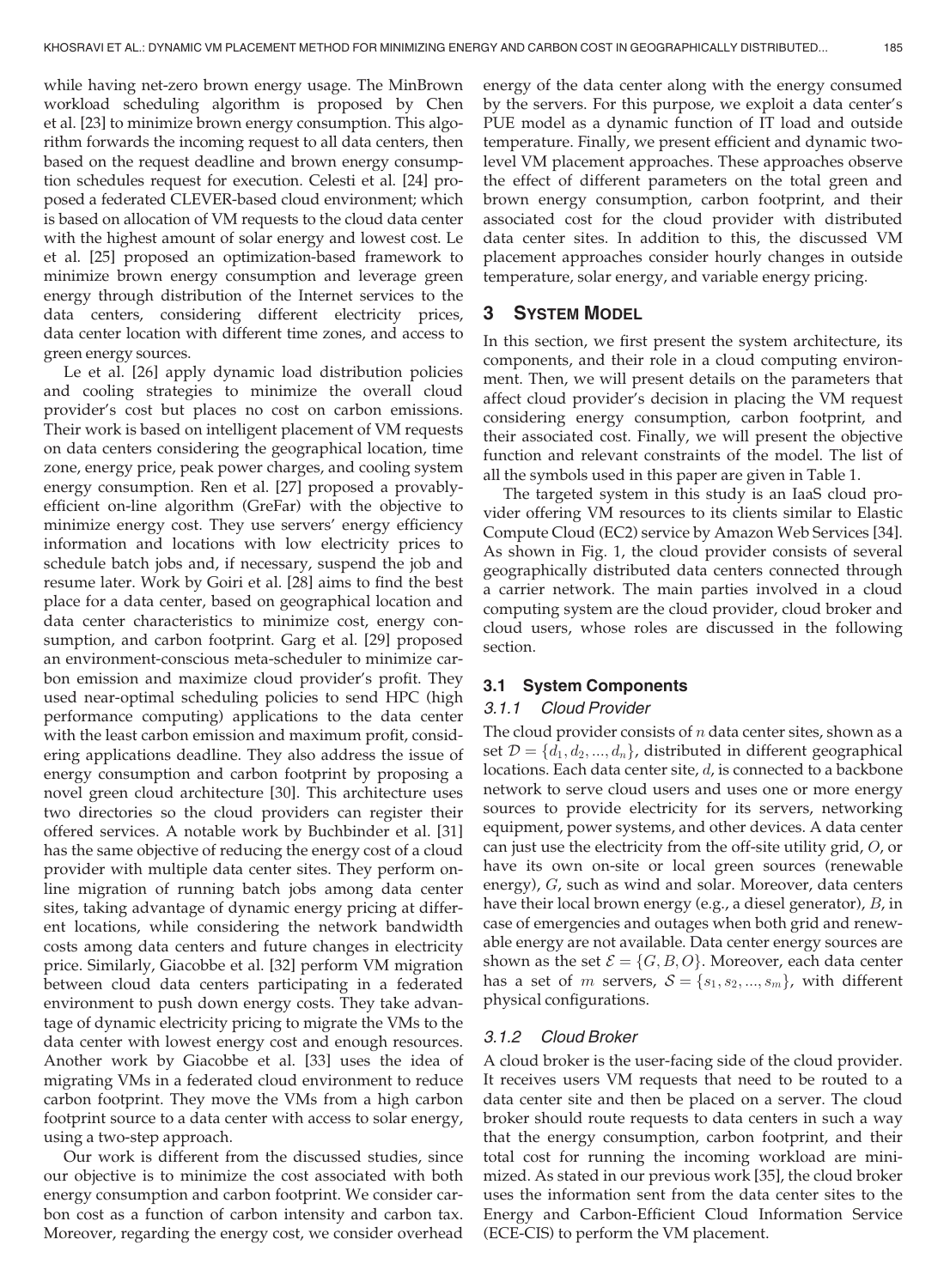| Symbol                       | Description                                  | Symbol                                   | Description                                       |
|------------------------------|----------------------------------------------|------------------------------------------|---------------------------------------------------|
| ${\cal D}$                   | Set of data center sites                     | $\mathcal{S}_{0}$                        | Set of servers in a data center                   |
| Е                            | Set of energy sources                        | $\mathcal{V}\mathcal{M}$                 | Set of VM requests                                |
| $x_{ij}$                     | Matrix $X$ 's element to show VMs to         | $y_v^B/y_v^G/y_v^O$                      | Element v of row vector $Y^B/Y^G/Y^O$ , that      |
|                              | data centers mapping                         |                                          | shows VM v mapping to local brown/local           |
|                              |                                              |                                          | green/off-site grid energy source                 |
| $z_{vm}$                     | Matrix Z's element to show VM to             | $v^L$                                    | VM $v$ holding time                               |
|                              | servers mapping                              |                                          |                                                   |
| $C_T$                        | Total cost of the energy and carbon          | $C(v_{ij})$                              | Cost of running VM $i$ at data center $j$         |
| $C_E$                        | Cost of the energy                           | $C_F$                                    | Cost of the carbon footprint                      |
| $C_s(v)$                     | Cost of the server energy to run the<br>VM v | $C_o(v)$                                 | Cost of the overhead energy to run the<br>VM $v$  |
| $C_E(v)$                     | Cost of the energy to run the VM $v$         | $E_T(v)$                                 | Total energy to run the VM $v$                    |
| $E_s(v)$                     | Server energy to run the VM $v$              | $E_o(v)$                                 | Overhead energy to run the VM $v$                 |
| $E_s^B(v)/E_s^G(v)/E_s^O(v)$ | Consumed local brown/                        | $C_E^B/C_E^G/C_E^O$                      | Price of the local brown/local green/             |
|                              | local green/off-site grid energy to          |                                          | off-site grid energy                              |
|                              | run the VM $v$ on server $s$                 |                                          |                                                   |
| $P_{s,\text{Peak}}$          | Server power consumption at peak             | $P_{s,\text{Idle}}$                      | Server power consumption at idle state            |
|                              | state                                        |                                          |                                                   |
| $\mathcal{U}_{st}$           | Utilization of server $s$ at time $t$        | $P_s^{U_{st}}$                           | Server power at time $t$ and utilization $U_{st}$ |
| $P_s^{U_{s(t+)}}$            | Server power consumption by                  | $P_{o}$                                  | Overhead power                                    |
|                              | running the new VM and the new               |                                          |                                                   |
|                              | utilization                                  |                                          |                                                   |
| $U_t$                        | Data center utilization at time t            | $H_t$                                    | Data center outside temperature at time $t$       |
| $E_o^B(v)/E_o^G(v)/E_o^O(v)$ | Consumed overhead local brown/               | $C_{E}^{B}(v)/C_{E}^{G}(v)/C_{E}^{O}(v)$ | Cost of the consumed local brown/local            |
|                              | local green/off-site grid energy to          |                                          | green/off-site grid energy to run VM $v$          |
|                              | run the VM $v$                               |                                          |                                                   |
| $R_E^B/R_E^G/R_E^O$          | Carbon footprint rate of local               | $T_F^B/T_F^G/T_F^O$                      | Carbon tax of local brown/local green/off-        |
|                              | brown/local green/off-site grid              |                                          | site grid energy source                           |
| $v^P$                        | energy source                                | $v^M$                                    |                                                   |
| $s^{\cal P}$                 | VM v required processing unit                | $s^M$                                    | VM $v$ required memory                            |
|                              | Server s total processing unit               |                                          | Server s total memory                             |

TABLE 1 Description of Symbols

# 3.1.3 Cloud Users

Cloud users submit their VM requests to the cloud broker. A submitted VM request from user  $i$ , at time  $t$  can be shown as the pair  $v_i = (Type, HoldTime)$ . VM type is inspired by Amazon EC2 VM instance types [34] and VM hold time depends on the application that will be run on that VM. In practice, the arrival time, type and hold time of a VM is not known by the cloud provider in advance. In our model, we serve all the VMs based on their arrival time on a first-come first-serve basis. Cloud users need to have a quality of experience (QoE) that must be satisfied by the cloud provider. The QoE for the users is defined in terms of acceptance of the submitted VM requests, which means lower rejected number of VMs higher QoE for the users.

## 3.2 System Parameters

Before discussing the system objective and constraints, we first introduce all the system parameters that affect the power consumption, carbon footprint, and their relevant cost.

## 3.2.1 Data Center Power Efficiency

A data center's power efficiency depends on its PUE, which is a metric to quantify the overhead power, e.g., power supplies, cooling, lightning, and UPS, in support of the incoming IT load to the system. According to Rasmussen [36] and Goiri et al. [28], the PUE is dependent on the data center utilization (IT load) and outside temperature. Therefore, we model PUE as  $PUE = f(ITLoad, OutsideTemperature)$ .

According to Rasmuseen [36], the most important parameter that affects PUE is the load of the data center and it has a linear relation with outside temperature. They showed a data center's PUE in two graphs, first by changing the IT load (at a constant temperature) and then by the change in the outside temperature (at a constant IT load). By using those two graphs, we interpolate a hyperbola relation between PUE and



Fig. 1. System model for geographically distributed green cloud computing environment.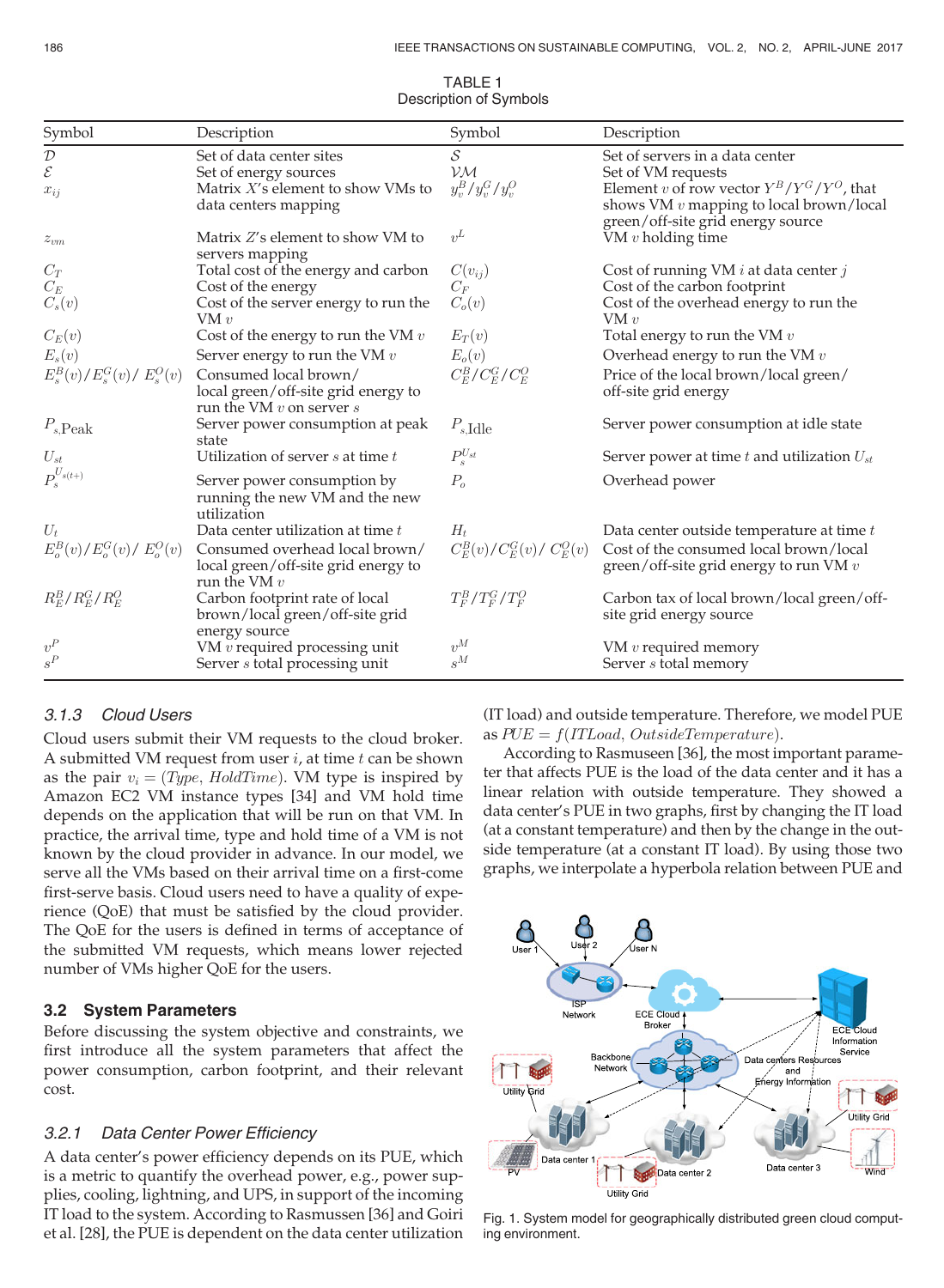IT load<sup>1</sup> and a linear relation between PUE and outside temperature. Based on the calculations in Appendix A, which can be found on the Computer Society Digital Library at http:// doi.ieeecomputersociety.org/10.1109/TSUSC.2017.2709980, we get

$$
PUE(U_t, H_t) \simeq 1 + \frac{0.2 + 0.01U_t + 0.01U_tH_t}{U_t}.
$$
 (1)

#### 3.2.2 Server Power Model

Each server is capable of hosting a different number of virtual machines depending on its configuration and VMs' sizes. Based on the scheduling policy, the incoming load to each server differs over time and this incoming load determines the power consumption of that server [37]. The relationship between the server power consumption and CPU utilization can be a constant, cubic, or even quadratic [38]. Attempts to make servers energy-efficient aim to make them energy proportional; which means that servers should only consume power in the presence of load [17]. A contemporary server's idle power,  $P_{s,\text{Idle}}$  is half of the peak power,  $P_{s,\text{Peak}}$ . In this work, we use SpecPower benchmark [39] measurements to depict the relationship between server power consumption and server utilization. According to this data, a server's total drawn power increases linearly with the increase in utilization. This means that we let server's utilization be a direct mapping of CPU utilization,  $U_{st}$ . A server's power consumption as a function of CPU utilization is modeled as

$$
P_s^{U_{st}} = P_{s,\text{Idle}} + (P_{s,\text{Peak}} - P_{s,\text{Idle}})U_{st}.
$$
 (2)

## 3.2.3 Renewable Energy Sources

Large cloud providers use renewable energy to reduce their dependency on the electricity delivered from the grid as it is costly and less clean [40], [41]. The global amount of electricity derived from renewable sources doubled between 2000 and 2012 [42] and amongst these renewable energy, wind and solar photovoltaics (PV) are the fastest growing ones. Many cloud providers try to partially get their power from renewable energy and have their own on-site solar panels and wind turbines (e.g., Facebook [43], Apple [44], and Green House Data [45]).

Most sources of renewable energy are intermittent meaning that their availability changes uncontrollably and unpredictably over time. Cloud providers can benefit from the difference of renewable energy sources at different data center sites with different time zones at the time of VM scheduling. Several studies consider how to schedule incoming workload to manage the intermittent renewable energy. Some works use the immediate available renewable energy and cancel the running jobs when the amount of solar or wind is too low or they are not available in the system [46]. Other studies consider using prediction models for the availability of this energy to assign the workload when this energy is available and reduce the job cancellation [47]. Adding storage to the data centers, where they can store the renewable energy and use it constantly in the system, is another way to overcome the unpredictability of wind and solar [48]. However, this approach has many problems [49]. For example, 1)

1. In this paper, we use IT load and utilization interchangeably. posed system model and its constraints.

batteries incur energy losses due to internal resistance and self-discharge, 2) battery-related costs can dominate the cost of renewable power systems, and 3) batteries use chemicals that are harmful to the environment. Given these problems, the best way to take full advantage of the available green energy is to match the energy demand to the energy supply and maximize renewable energy utilization.

In this paper, we consider solar energy as the local renewable energy for data center sites. We only take into account day/night differences for this energy. Moreover, we consider that renewable energy has the highest priority amongst all other energy sources and data centers get their power from these sources as long as they are available to have the highest renewable energy utilization.

#### 3.2.4 Energy Price

The major incremental electricity cost of a data center is determined by the amount of energy purchased from the off-site utility grid providers. Since renewable energy has a fixed installation cost and maintenance during time, the incremental cost for using them when they are available is negligible. Moreover, the on-site brown energy (e.g., diesel generators) is only used in the absence of other energy sources. Note that we consider on-site brown energy as part of the model for the sake of comprehensiveness. However, we do not explore its effect in the evaluation part of this paper and leave it for the interested readers to simply consider it as part of their evaluation. For the electricity driven from the grid, we consider variable energy pricing during times of the day, as having onpeak and off-peak prices. By this approach, having geographically distributed data centers for a cloud provider and variable energy pricing, gives the provider the opportunity to route requests to the data center with lowest energy price. We use  $C_{E}^{O}$ ,  $C_{E}^{G}$ , and  $C_{E}^{B}$  for off-site utility grid, on-site green, and on-site brown energy prices respectively, based on cents per kilowatt-hour energy usage (cents/kWh).

#### 3.2.5 Carbon Footprint Rate and Carbon Tax

Depending on the source of the power, carbon intensity could vary significantly. We represent the carbon intensity of the energy sources by  $R^O_E$ ,  $R^G_E$ , and  $R^B_E$  for off-site grid, local green, and local brown, respectively based on tons per megawatthour used electricity (Tons/MWh). The carbon intensity for green energy (solar and wind) is zero but brown energy, from polluting energy sources, could have different rates depending on the type of the fuel burnt to generate the electricity. As green energy availability varies during the day, one data center could get the off-site grid power from more than one provider with different carbon intensities. Moreover, to reduce the effect of the emitted  $CO<sub>2</sub>$  and the green house gases (GHG) on the climate change [50], carbon taxes are levied. We represent carbon tax as  $T_F^O$ ,  $T_F^B$ , and  $T_F^G$  for off-site utility grid, on-site brown, and on-site green energy, respectively, as dollar per ton of the emitted carbon footprint (Dollar/Ton). We should note that the carbon intensity and carbon tax for the renewable energy are zero.

#### 3.3 System Objective Function and Constraints

In this section, we study the objective function of the pro-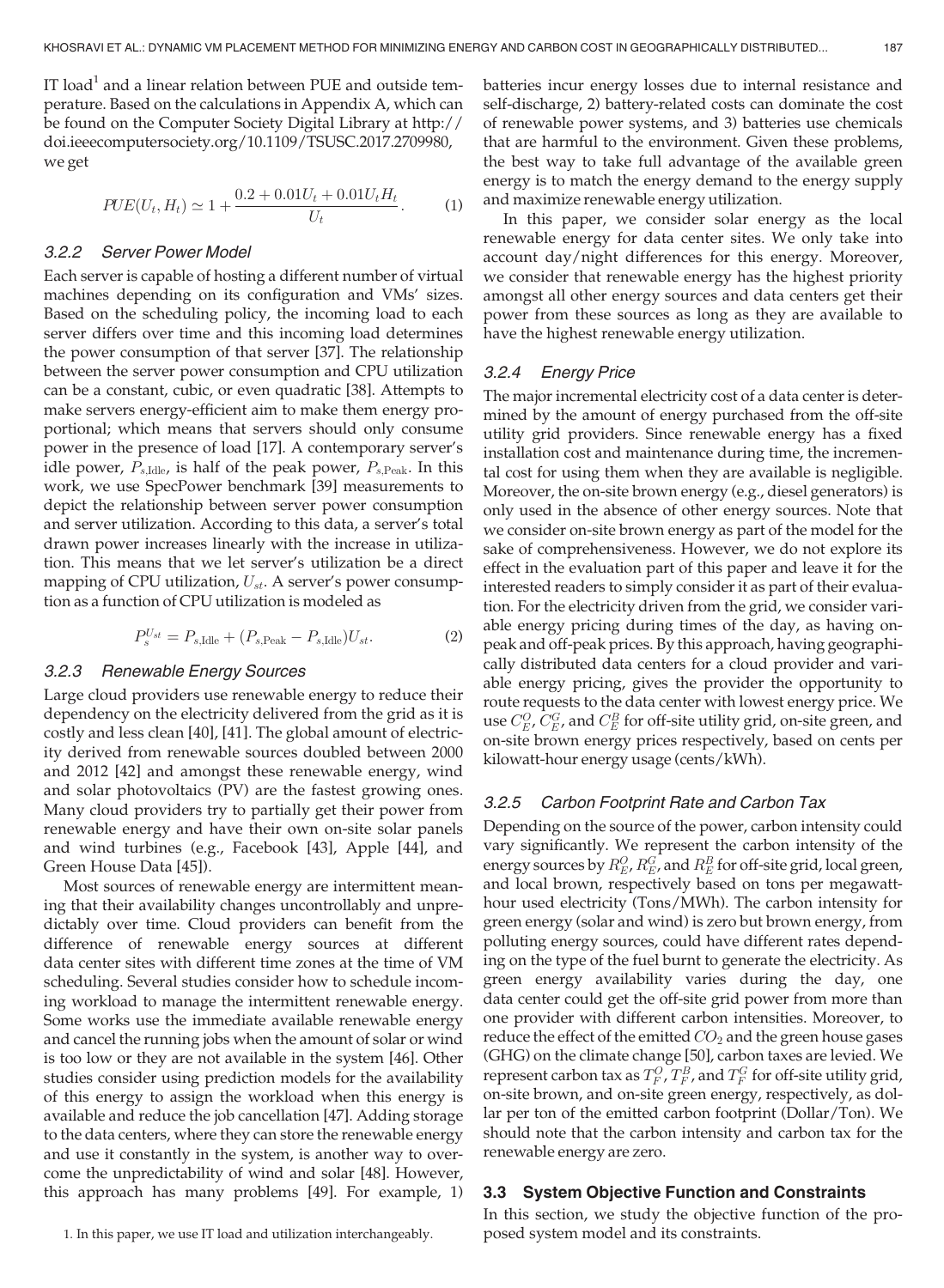## 3.3.1 Objective Function and Cost Modeling

The objective function is to minimize the cost of running the workload in the system, based on energy consumption and carbon footprint for the cloud provider. Meanwhile, the cloud provider should meet the cloud users' expected QoE.

The cost of running the workload is

$$
C_T = \sum_{i \in \mathcal{VM}} \sum_{j \in \mathcal{D}} C(v_{ij}) x_{ij}, \tag{3}
$$

where  $x_{ij}$  is an element of the two-dimensional matrix X and shows VM assignment to the data center site. If the element in this matrix is set to 1 means that  $v_i$  is assigned to  $d_i$ . Note that the summation is over the VM set,  $VM =$  $\{v_1, v_2, \ldots, v_k\}$ , rather than over time, since in each time epoch a data center can use more than one energy source. This means that at a certain time epoch at the data center, two running VMs could use two different energy sources. The total cost of running VMs on the servers located in geographically distributed data centers in (3) is composed of the cost of the energy used in the system plus the cost related to the carbon footprint in the environment due to the used electricity. We break this objective into an energy cost  $C_E$  and a carbon footprint cost  $C_F$ , as

$$
C_T = C_E + C_F. \tag{4}
$$

The energy and carbon footprint costs calculation is explained as follows.

Energy Cost. The energy cost,  $C_E$ , is the total amount of money paid to the grid electricity providers, excluding any carbon tax. In order to compute the total electricity draw in the data center sites, we need to compute the total energy used by the IT devices plus the overhead energy to run each VM. The major component of the consumed energy by the IT devices is the energy used by the servers. Therefore, we use the servers energy consumption for each VM as the total energy used by IT devices. Based on this, we can formulate the cost for the energy consumption as

$$
C_E = \sum_{v \in \mathcal{VM}} (C_s(v) + C_o(v)). \tag{5}
$$

Depending on the type of the energy used by the server in a data center, the cost for the energy consumption by that server is different. As mentioned earlier, a server could get its energy from three different sources: local brown, local green, and off-site brown. By having three different types of energy sources, we can formulate the cost of server energy consumption as

$$
C_s(v) = \sum_{\tau \in \{B, G, O\}} E_s^{\tau}(v) C_E^{\tau}.
$$
 (6)

The energy consumption for each VM,  $E_s^{\tau}(v)$ , based on the energy source is energy source is

$$
E_s^B(v) = y_v^B E_s(v)
$$
  
\n
$$
E_s^G(v) = y_v^G E_s(v)
$$
  
\n
$$
E_s^O(v) = y_v^O E_s(v).
$$
\n(7)

Here, elements  $y_v^B$ ,  $y_v^G$ , and  $y_v^O$  belong to row vectors  $Y^B$ ,  $Y^G$ , and  $Y^O$ , respectively. If the element  $y_v^{\tau}$  of row vector  $Y^{\tau}$  is set to 1, means VM  $v$  is assigned to that energy source. In order to compute the energy used by each server, we compute the increase in the power consumption due to running the new VM times its holding time. The increase in energy by using server s's  $\triangle P_s$  is

$$
E_s(v) = \triangle P_s v^L
$$
 (8)

where the increase in power consumption,

$$
\triangle P_s = (P_s^{U_{s(t+)}} - P_s^{U_{st}}), \tag{9}
$$

is based on the increase of the server utilization in the next time epoch  $(t+)$ ; that is after the VM has entered service. Based on (9) and using the server power model (2), we have

$$
\triangle P_s = (P_{s,\text{Peak}} - P_{s,\text{Idle}})(U_{s(t+)} - U_{st}).\tag{10}
$$

The second parameter of the energy cost function in (5) is the cost associated with the overhead energy consumed to run the VMs, (11). Depending on the type of the energy used (local brown, local green or off-site brown) the energy price would be different.

$$
C_o(v) = \sum_{\tau \in \{B, G, O\}} E_o^{\tau}(v) C_E^{\tau}.
$$
 (11)

Similar to the energy cost by the servers, we calculate the overhead energy. As stated in (12), we use the VM to energy sources mapping matrices to specify the energy source used for overhead to run the incoming VM.

$$
E_o^B(v) = y_v^B E_o(v)
$$
  
\n
$$
E_o^G(v) = y_v^G E_o(v)
$$
  
\n
$$
E_o^O(v) = y_v^O E_o(v).
$$
\n(12)

To compute the overhead energy usage by the VM (13), we use the same approach used in (8) for calculation of the increase in the power consumption.

$$
E_o(v) = \triangle P_o v^L. \tag{13}
$$

As noted earlier, we use PUE as a metric to compute the overhead power consumption. PUE and overhead power relation is

$$
PUE(U_t, H_t) = \frac{P_{Total}}{P_s^{U_{st}}} = \frac{P_o + P_s^{U_{st}}}{P_s^{U_{st}}}
$$
  
\n
$$
P_o = P_s^{U_{st}}(PUE(U_t, H_t) - 1).
$$
\n(14)

By using (14), we can rewrite (13) as

$$
E_o(v) = (P_s^{U_{s(t+)}} - P_s^{U_{st}})(PUE(U_t, H_t) - 1)v^L
$$
  
=  $\triangle P_s v^L(PUE(U_t, H_t) - 1).$  (15)

Carbon Footprint Cost. The second term in the objective function, (4), is the cost of the carbon footprint contributed to the environment due to the energy consumption. We can formulate it as the product of the cost of the consumed energy, the carbon intensity, and the carbon tax of the relevant energy source. Thus, the carbon footprint cost is defined as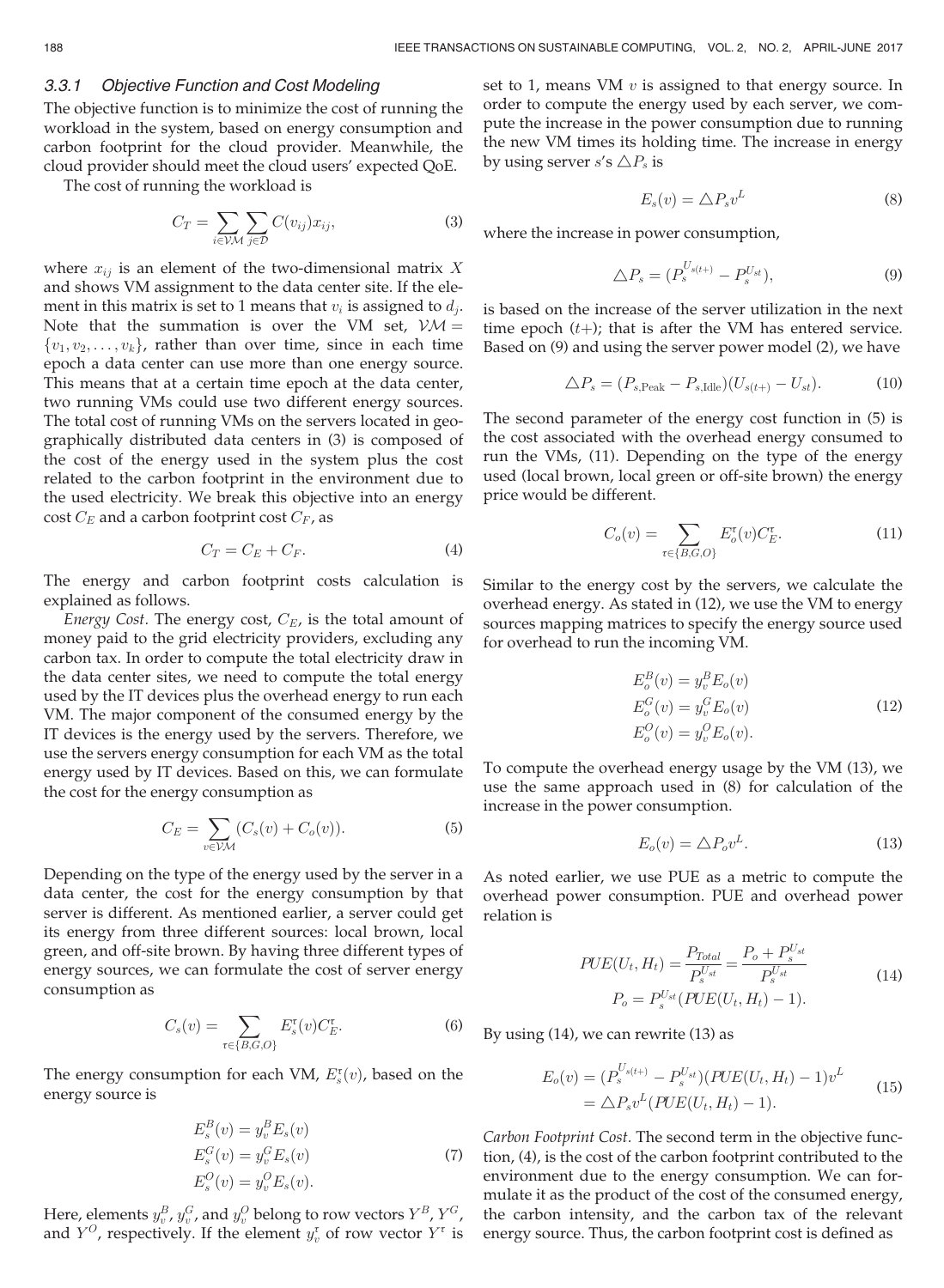$$
C_F = \sum_{v \in \mathcal{VM}} \sum_{\tau \in \{B, G, O\}} C_E^{\tau}(v) R_E^{\tau} T_F^{\tau}.
$$
 (16)

By using the row vectors of energy sources to VM requests mapping, we have

$$
C_E^B(v) = y_v^B C_E(v)
$$
  
\n
$$
C_E^G(v) = y_v^G C_E(v)
$$
  
\n
$$
C_E^O(v) = y_v^O C_E(v).
$$
\n(17)

As carbon intensity and carbon tax are zero for renewable energy sources and on-site brown is just used in the absence of the other two energy sources, we can rewrite (16) as

$$
C_F = \sum_{v \in \mathcal{VM}} C_E^O(v) R_E^O T_F^O.
$$
 (18)

#### 3.3.2 Constraints

The objective function *minimize*  $C_T = C_E + C_F$  is subject to the following constraints:

 The total allocated capacity to the VM requests running on a server should not exceed the server's capacity in terms of processing unit and memory usage:

$$
\sum_{v \in \mathcal{VM}} \sum_{m \in \mathcal{S}} v^P z_{vm} \le s^P,
$$
\n
$$
\sum_{v \in \mathcal{VM}} \sum_{m \in \mathcal{S}} v^M z_{vm} \le s^M,
$$
\n(19)

where,  $z_{vm}$  is an element of the two-dimensional matrix  $Z$  that is 1 if VM  $v$  is hosted on server  $m$  and 0 otherwise.

 Each running VM on a server should just use one energy source at each time epoch:

$$
\forall v \in \mathcal{VM}, y_v^B + y_v^G + y_v^O = 1.
$$
 (20)

 Each element of the assigned energy sources to the VMs matrices should be greater or equal to zero:

$$
y_v^B, y_v^G, y_v^O \ge 0.
$$
 (21)

 The total amount of local green energy and local brown energy consumed by VMs should not exceed the total available green and brown energy at each data center, respectively:

$$
\sum_{v \in \mathcal{VM}} (E_s^G(v) + E_o^G(v)) \le \text{Total Available } G,
$$
\n
$$
\sum_{v \in \mathcal{VM}} (E_s^B(v) + E_o^B(v)) \le \text{Total Available } B.
$$
\n(22)

 The total consumed off-site grid energy should not go beyond what the cloud provider receives from the electricity provider:

$$
\sum_{v \in \mathcal{VM}} (E_s^O(v) + E_o^O(v)) \le \text{Total Assigned } O. \tag{23}
$$

With the definitions in Section 3.3.1, the optimization problem becomes

$$
\min_{x,y} C_T \n \text{s.t.} \quad (19) - (23)
$$
\n(24)

In addition to the hard constraints, we want to give local green energy the highest priority. If there is not enough green energy available, the cloud provider uses off-site grid energy; otherwise it should use the local brown energy stored in the data center sites. That is,

$$
Priority E^G > Priority E^O > Priority E^B.
$$

## 4 VM PLACEMENT APPROACHES

In this section, we propose a dynamic VM placement algorithm to approximate (24) and six variations that neglect different components of the cost, to study the effect of different parameters and combinations of them on the amount of green and brown energy usage, carbon footprint, and total energy and carbon cost of the cloud data centers.

#### 4.1 Cost and Renewable-Aware with Dynamic PUE (CRA-DP)

Upon the arrival of each VM request, the cloud broker has several choices with multiple data center sites and several servers within each data center, to perform VM placement. We see VM placement as a bin-packing problem with different bin sizes (e.g., physical servers) in terms of: energy price, carbon intensity, carbon tax, outside temperature, available green energy, and data center load. These differences can affect the overall energy consumption, carbon footprint, and their associated cost. Since the nature of a bin-packing problem is NP-hard, the first algorithm we propose is a derivative of the best-fit heuristic.

The CRA-DP algorithm, like that of [35], first selects the data center and then selects the server within the data center. It selects the data center with the minimum added cost for the cloud provider (minimum  $\triangle C_T$ ), considering available green energy and dynamic PUE. CRA-DP sorts the data center sites in increasing order of the added cost due to the energy consumption and carbon footprint to run the VM for its lifetime. The server selection policy for all the algorithms in this paper is based on the least increase in the server power consumption, given by (9). The pseudocode of the algorithm is presented in Algorithm 1. Note that we do not write the rest of the algorithms pseudocode, since they all are derived from CRA-DP.

#### 4.2 Cost-Aware with Dynamic PUE (CA-DP)

The CA-DP algorithm differs from CRA-DP in that CA-DP does not consider the availability of renewable energy while calculating the  $\triangle C_T$  to select the data center site. Note that all the algorithms assume that if a data center site has renewable energy available, all the servers and racks are always powered by green energy, unless there is not enough renewable energy in the system. In this case, they will get their required power from off-site grid energy sources. The pseudocode of this algorithm is the same as the CRA-DP, but it omits Lines 8-15 and at Line 16, the usedGreen is set to 0.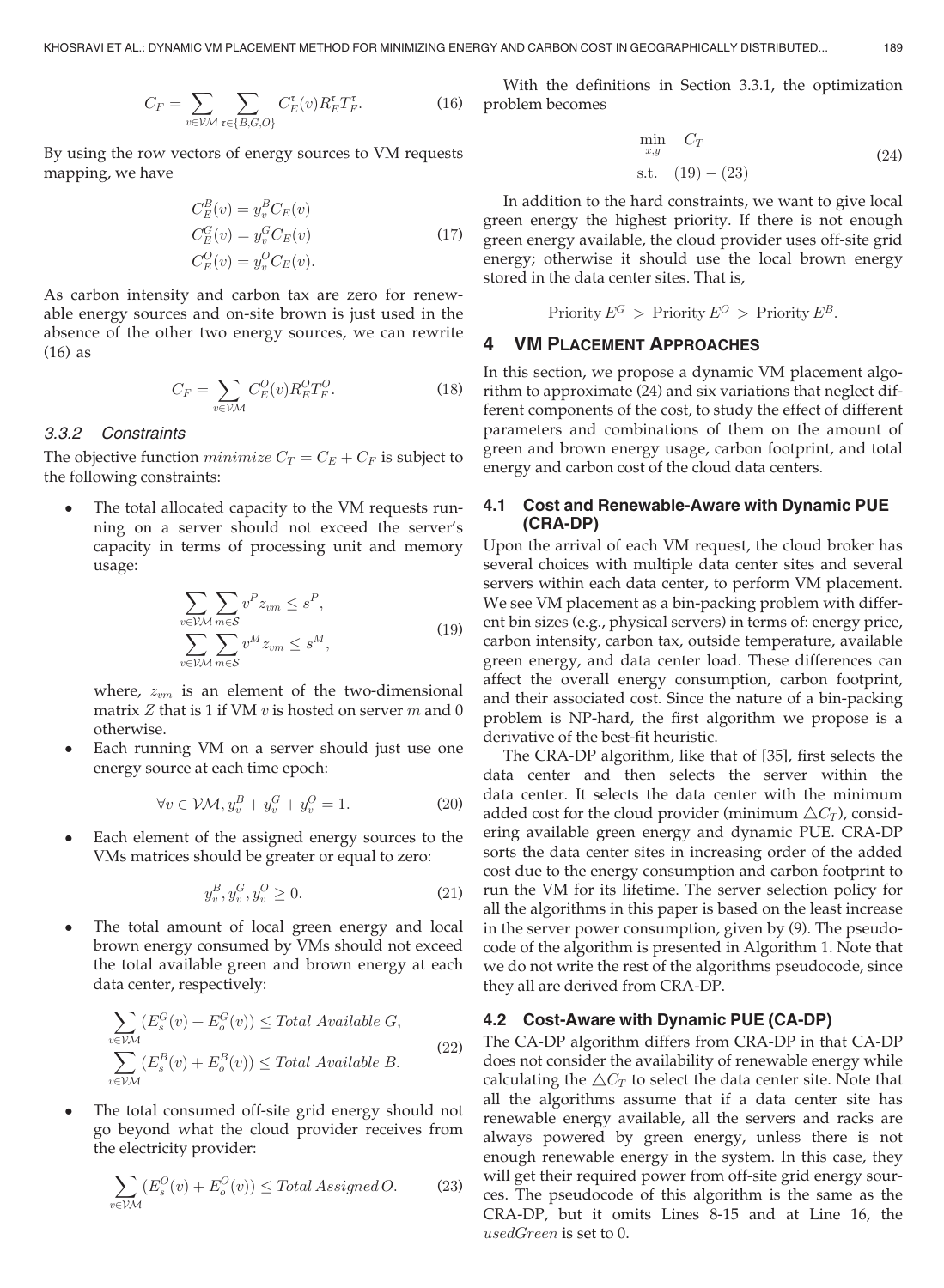# Algorithm 1. Cost and Renewable-Aware with Dynamic PUE (CRA-DP) VM Placement Algorithm

Input: datacenerList, hostList Output: destination 1: while vm Request do 2: Get data centers' Information from ECE-CIS;<br>3: **foreach** data center in data centerList **do foreach** data center in data centerList **do**<br> $avgVmUtil \leftarrow v^P/avg s^P;$ 4:  $avgVmUtil \leftarrow v^P/avg s^P;$ <br>5.  $\wedge E(v) \leftarrow v^L \times P^{avgVmUlt}$ 5:  $\Delta E_s(v) \leftarrow v^L \times P_s^{avgVmUtil}$ ;<br>
6:  $\Delta E_s(v) \leftarrow \Delta E_s(v) \times PIIF_s$ 6:  $\Delta E_o(v) \leftarrow \Delta E_s(v) \times PUE(U_{t+}, H_t);$ <br>7:  $\Delta E_T(v) \leftarrow \Delta E_s(v) + \Delta E_o(v);$ 7:  $\Delta E_T(v) \leftarrow \Delta E_s(v) + \Delta E_o(v);$ <br>8: availGreen  $\leftarrow$  Get Current ava 8:  $available green erg;$ <br>9:  $if *available green* = 0$  if availGreen:  $\geq 0$  then if  $available$ :  $> 0$  then 10: **if**  $available$   $i \leq \Delta E_T(v)$  **then**<br>11:  $usedGreen \leftarrow availGreen$ : 11:  $usedGreen \leftarrow available$ <br>12:  $available \leftarrow 0$ 12:  $available$   $available$   $0;$ <br>13:  $else$ else 14:  $usedGreen \leftarrow \Delta E_T(v);$ <br>
15:  $available$   $available$   $available$ 15: availGreen availGreen usedGreen; 16: usedOffSiteEnergy  $\leftarrow \Delta E_T(v) - usedGreen;$ <br>17:  $\Delta C_F \leftarrow usedOffsiteEnergy \times C_F^O;$  $17: \Delta C_E \leftarrow usedOffsiteEnergy \times C_E^O;$ <br>  $18: \Delta C_E \leftarrow usedOffsiteEnergy \times R^O.$ 18:  $\Delta C_F \leftarrow \text{usedOf}$ fsiteEnergy  $\times R_E^O \times T_F^O$ ;<br>19:  $\Delta C_F \leftarrow \Delta C_F + \Delta C_F$ ; 19:  $\triangle C_T \leftarrow \triangle C_E + \triangle C_F;$ <br>20: Add *dataCenter* with  $\angle$ Add dataCenter with  $\triangle C_T$  into aggregateDCList; 21: Sort *aggregateDCList* in an ascending order of  $\triangle C_T$ ;<br>22: **foreach** *dataCenter* in *aggregateDCList* **do** foreach dataCenter in aggregateDCList do 23: foreach host in hostList do 24:  $P_s^{U_{st}} \leftarrow$  Get current host DynamicPower;<br>25:  $P_s^{U_{st(+)}} \leftarrow$  Calculate host DynamicPower 25:  $P_s^{U_{s(t+)}} \leftarrow \text{Calculate } hostDynamicPower \text{ after }$ <br>initiating the *um*: initiating the vm; 26:  $\Delta P_s \leftarrow P_s^{U_{s(t+)}} - P_s^{U_{st}};$ <br>27: Sort host List in an ascend 27: Sort *host List* in an ascending order of  $\triangle P_s$ ;<br>28: **for each** *host* in *host List* **do** foreach host in hostList do 29: **if** host is suitable for  $vm$  **then** 30: destination  $\leftarrow$  (data center, host);<br>31: return destination: return destination; 32: destination  $\leftarrow$  null; //rejection of request;<br>33: return destination; return destination;

## 4.3 Energy and Renewable-Aware with Dynamic PUE (ERA-DP)

The ERA-DP algorithm makes decision based on the increase in the total energy consumption (server energy + overhead energy). It calculates the total energy added to each data center to run the new VM  $(\triangle E_T(v) = \triangle E_s(v) +$  $\Delta E_o(v)$ ) with considering dynamic PUE and amount of the available renewable energy. This algorithm omits Lines 17-19 of the Algorithm 1 and Lines 20 and 21 are based on the usedOffsiteEnergy instead of  $\triangle C_T$ . The rest of the algorithm is the same as the CRA-DP algorithm.

## 4.4 Energy-Aware with Dynamic PUE (EA-DP)

The EA-DP algorithm is similar to ERA-DP, except after calculating  $\Delta E_T(v) = \Delta E_s(v) + \Delta E_o(v)$  for each data center site, it does not consider the availability of renewable energy (*usedGreen* is set to 0).

## 4.5 Energy-Aware with Constant PUE (EA-CP)

This algorithm is a derivation of the EA-DP, except that PUE value does not vary by the change in IT load and outside

temperature and it has a constant value. In order to obtain a reasonable constant value for PUE, we calculate its average while performing the CRA-DP algorithm from a low load until data centers get fully utilized. Note that, as considering static value for PUE just multiplies the servers energy consumption by a constant value  $\triangle E_T(v) = \triangle E_s(v)(1 + PUE)$ , the results are expected to be the same as when the VM placement is without considering the overhead power and just based on the servers power consumption.

## 4.6 Carbon Footprint-Aware with Dynamic PUE (FA-DP)

This algorithm is a derivation of the ECE algorithm in our previous work [35], which considers the effect of PUE and carbon intensity while here PUE has a dynamic value. It selects the data center with the minimum value of  $R_E^{\tau} \times PUE(U_{t+}, H_t)$  and  $\tau \in \{B, G, O\}.$ 

## 4.7 Energy Price-Aware (EPA)

The energy price-aware (EPA) VM placement algorithm, upon the arrival of each VM request selects the data center site with the cheapest energy price (minimum  $C_E^{\tau}$  and  $\tau \in \{B, G, O\}$ ). Since green energy cost is zero, the data center site with the available green energy has the highest priority.

## 5 PERFORMANCE EVALUATION

We evaluate the performance of the proposed approaches to investigate the effect of different parameters on the total cost, brown and green energy consumption, and carbon footprint. Note that all algorithms are evaluated based on the total cost  $C_T$  described in Section 3.3.1, even though some algorithms ignore some components of the cost.

## 5.1 Experiment Setup

In order to evaluate the proposed approaches, we target an IaaS cloud computing environment. Since it is difficult to perform large-scale and repeatable evaluation on real infrastructures, we use simulation to conduct our experiments. The CloudSim toolkit [51] is a simulation platform that allows evaluation of virtualized cloud environments. As the core framework of CloudSim does not support energy and carbon-efficient simulation, we use the extended version developed in our earlier work [35] that enables these features. Apart from adding the energy and carbon-awareness to the CloudSim core, we add other features such as costs of the consumed energy and emitted carbon, access to renewable energy (solar energy in this paper), overhead power consumption, and dynamic PUE.

#### 5.1.1 Data Centers Configuration

We consider four data center sites located in four cities chosen from different states in the United States at three different time zones. These cities are chosen from the Data centers Map website [52] and they are: Dallas in Texas, Richmond in Virginia, San Jose in California, and Portland in Oregon. Since they are connected to one network backbone, the number of hops a packet traverses from source to destination is between 12 and 14 hops [53]. Therefore, different network distances do not affect site selection. Each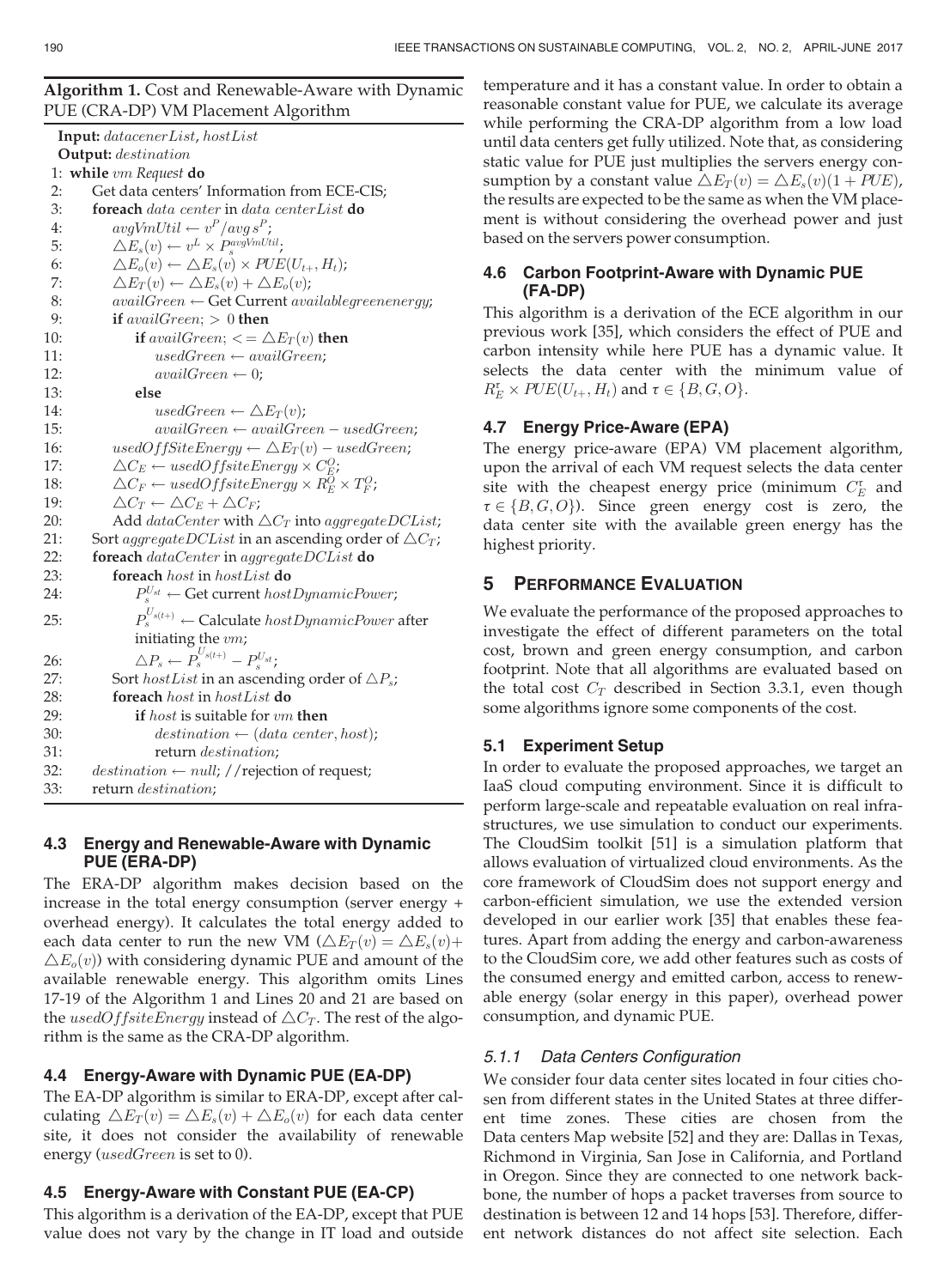| <b>Site Characteristics</b>                                                                | Dallas                                                       | Richmond           | San Jose   | Portland            |
|--------------------------------------------------------------------------------------------|--------------------------------------------------------------|--------------------|------------|---------------------|
| <b>Server Power Model</b>                                                                  | $P_c^{U_t} = 120 + 154U_{st}$                                |                    |            |                     |
| <b>PUE Model</b>                                                                           | $PUE(U_t, H_t) = 1 + \frac{0.2 + 0.01U_t + 0.01U_tH_t}{I_t}$ |                    |            |                     |
| Carbon Intensity (Tons/MWh)<br>Carbon Tax (Dollars/Ton)<br><b>Energy Price</b> (cents/kWh) | 0.730<br>24<br>6.1                                           | 0.69<br>22<br>6.54 | 0.35<br>10 | 0.147<br>48<br>5.77 |

TABLE 2 Data Center Site Characteristics

data center has 130 heterogeneous physical servers with five different configurations described by four parameters: (Number of Cores, Core Speed (GHz), Memory (GB), Storage (GB)). The five different server types are: Type1 (2, 1.7, 16, 2000), Type2 (4, 1.7, 32, 6000), Type3 (8, 1.7, 32, 7000), Type4 (8, 2.4, 64, 7000), and Type5 (8, 2.4, 128, 9000).

## 5.1.2 Servers Power Consumption

As discussed in Section 3.2.2, we use the approximate linear relation with the server utilization, as shown in the work by Pellet et al. [38], for the server power model. The power model, stated in Table 2, is the linear approximation against SpecPower results for two Dell PowerEdge servers.

#### 5.1.3 PUE Model

We use the PUE model described in Section 3.2.1 for all the data centers. We assume that the efficiencies of all the data center sites' infrastructure is the same. The PUE model is shown in Table 2.

## 5.1.4 Solar Energy

We use the data reported in the project undertaken by the NREL [54] to get the solar energy availability in the four aforementioned cities. We use the data of a primary station, solar radiation for flat-plate collectors facing south at a fixed tilt in  $(kWh/m^2/day)$ . We consider five days form May 26th, 2014 to May 30th, 2014 for the simulation time and set the total area for the solar irradiation absorber flat-plates  $2684m<sup>2</sup>$  from the configuration by Solarbayer [55]. With this information, we can get the daily solar energy in terms of  $kWh/day$ . To get the hourly solar traces, we assume that the solar energy for times before 6 a.m. and after 6 p.m. is 0. Moreover, the distribution of the energy between 6 a.m. and



6 p.m. has a raised cosine distribution, with the peak at 12 noon. Knowing the total solar of one day and integrating the raised cosine between 6 a.m. and 6 p.m., we calculate hourly available solar energy in kWh for these four cities as shown in Fig. 2.

#### 5.1.5 Carbon Footprint Rate and Carbon Tax

The data centers' carbon intensity  $(Tons/MWh)$  is obtained from the US Department of Energy, Appendix F, available in the online supplemental material, Electricity Emission Factors [56]. We use the data reported by the Carbon Tax Center [57] for the carbon tax, due to the contribution in emitting carbon in the environment, in terms of dollars per ton of  $CO_2$  (Dollars/Ton). Values for carbon intensity and carbon tax for the chosen data center sites are reported in Table 2.

## 5.1.6 Energy Price

We consider on-peak and off-peak pricing model for the electricity driven from off-site electricity providers. Energy prices are taken from the US Energy Information Administration [58]. Peak energy price for 4 sites are shown in Table 2. Times of the day before 8 a.m. and after 10 p.m. are off-peak times and the energy price will be half of the onpeak times (8 a.m. to 10 p.m.). We assume the on-site solar energy has zero incremental cost, since it has a one time capital cost and regular maintenance independent of use.

#### 5.1.7 Outside Temperature

We derive the hourly temperature of the four data center sites from May 26th, to May 30th 2014 from the Weatherbase portal [59]. Fig. 3 shows the hourly temperature for the aforementioned sites.



Fig. 2. Solar energy for five days. The state of five days. Fig. 3. Outside temperature for five days.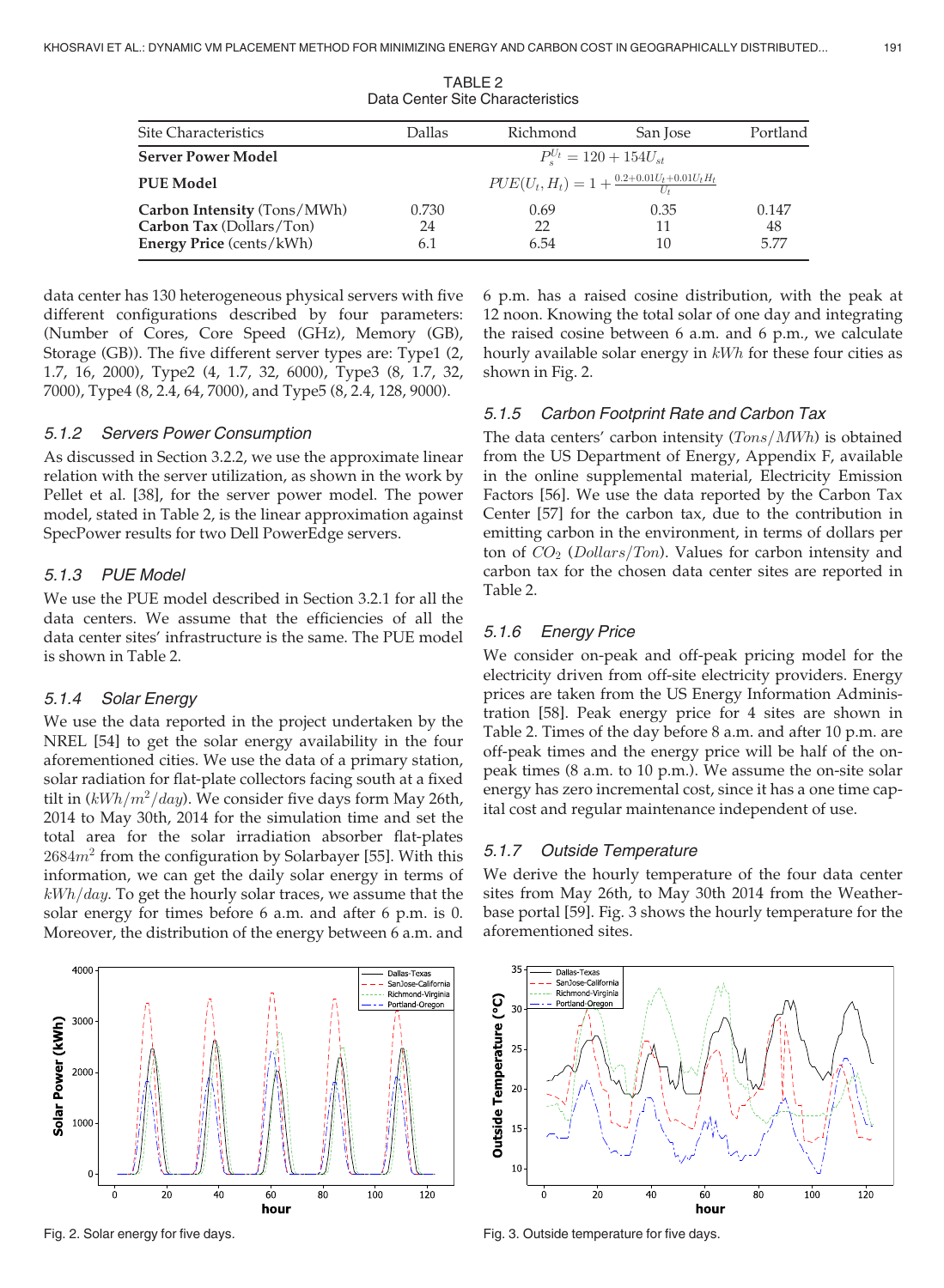| VM Type                                                  |                                   | Number<br>of Cores | Core Speed<br>(GHz) | Memory<br>(MB)         | Storage<br>(GB)    | Probability and<br><b>UserRequest</b>             |
|----------------------------------------------------------|-----------------------------------|--------------------|---------------------|------------------------|--------------------|---------------------------------------------------|
| Standard Instances                                       | M1Small<br>M1Large<br>M1XLarge    | 4                  | 4<br>8              | 1740<br>7680<br>15360  | 160<br>850<br>1690 | $0.25 - BT$<br>$0.12$ -WR $0.25$ -BT<br>$0.08-WR$ |
| <b>High Memory Instances</b><br><b>High CPUInstances</b> | M2XLarge<br>M22XLarge<br>C1Medium | 4                  | 6.5<br>13<br>5.     | 17510<br>35020<br>1740 | 420<br>850<br>320  | $0.12-WR$<br>$0.08-WR$<br>$0.1 - BT$              |

TABLE 3 VM Types and Simulated User Requests (Bag-of-Task (BT) and Web-Request (WR))

## 5.1.8 Workload Data

The incoming workload to the system is the VM requests from cloud users. Since we only deal with the placement of the VM requests and allocation of their required resources, we do not need to know the type of application running within the instantiated VM. However, we assume that each VM operates at its maximum utilization and uses all the allocated resource. Each VM request has physical characteristics, that are inspired by Amazon EC2 VM instance types. Beside the physical requirements, each VM has a submission time from the user and holding time. For the system workload, we use the same model and workload generator we used before [35]. We generate two types of VMs known as bag-of-tasks and web-requests with the same arrival rate and different holding time pattern (longer holding time for web-requests). The applied workload generator for this purpose is the Lublin-Feitelson [60] workload model. To generate bag-of-tasks, we use the parameters from [60], except that we change the first parameter of the Gamma distribution to 20.4 to get VMs with longer holding times, and we change the holding-time distribution to Hyper Gamma, with mean 73 and variance 165, to generate web-requests. The VM types and the probability of each type submitted from the users are stated in Table 3.

We ran the simulation for 5 days (120 hours) and in order to have a steady environment, we omitted 5 percent of the generated requests from the start and 5 percent from the end as they are part of the warm-up and cool-down of the system, respectively. (The latter is necessary as the Cloud-Sim simulation finishes when the last VM completes.) Note that we consider each request generated by Lublin as a VM request. Finally, since Lublin takes a random number as input, we repeated each experiment 30 times, and report the mean of the results.

## 5.2 Experiment Results

In the experiments, we measure the total amounts of green and brown energy consumption, carbon footprint, and their associated cost. Moreover, we check the total cost of the cloud computing system under different VM placement policies. Finally, we measure the number of rejected VMs in the system due to insufficient physical resources that leads to the violation of users' QoE in terms of SLA violation. The load varied from 500 VMs, to show how the system behaves when one data center has the physical capacity to host all the requests, up to 1700 VMs, when the system performs at its full utilization and rejects some of the incoming load.

Note that in the experiments, we checked that the results are not skewed and based on this we report their general behavior on the mean value. Moreover, we performed 2-sample t-test to check whether the differences in results are significant or not.

## 5.2.1 Green Energy Consumption

In this experiment, we measure the amount of green energy consumed by different VM placement policies to run the incoming workload in the system. As Fig. 4 demonstrates, three algorithms (ERA-DP, CRA-DP, EPA) that consider availability of renewable energy in the placement, have the most green energy consumption, with a slightly higher usage for the ERA-DP algorithm. The EA-CP algorithm has the smallest green energy consumption, as it is not renewable-aware and uses a constant value for PUE. The latter factor leads to not considering data centers' load change and their outside temperature; therefore it does not lead to an efficient site selection and distribution of load among data centers to get the most of available solar energy at different times of the day. In order to study the effect of considering dynamic PUE versus constant PUE and renewable energy, we run a 2-sample t-test on ERA-DP and EA-CP. We get  $p = 0.04$ , therefore we conclude that considering dynamic PUE and renewable energy have significant effect on the total green energy consumption. The algorithms (CA-DP, EA-DP, and FA-DP) that are not renewable-aware consume less green energy as well. But the difference with the group of renewable-aware algorithms is not significant  $(p > 0.05)$ , since, as noted earlier, green energy has the highest priority if the data center has access to it.

#### 5.2.2 Brown Energy Consumption

Fig. 5 shows the amount of brown energy consumption by different VM placement policies. At lower loads, EA-CP



Fig. 4. Green energy consumption.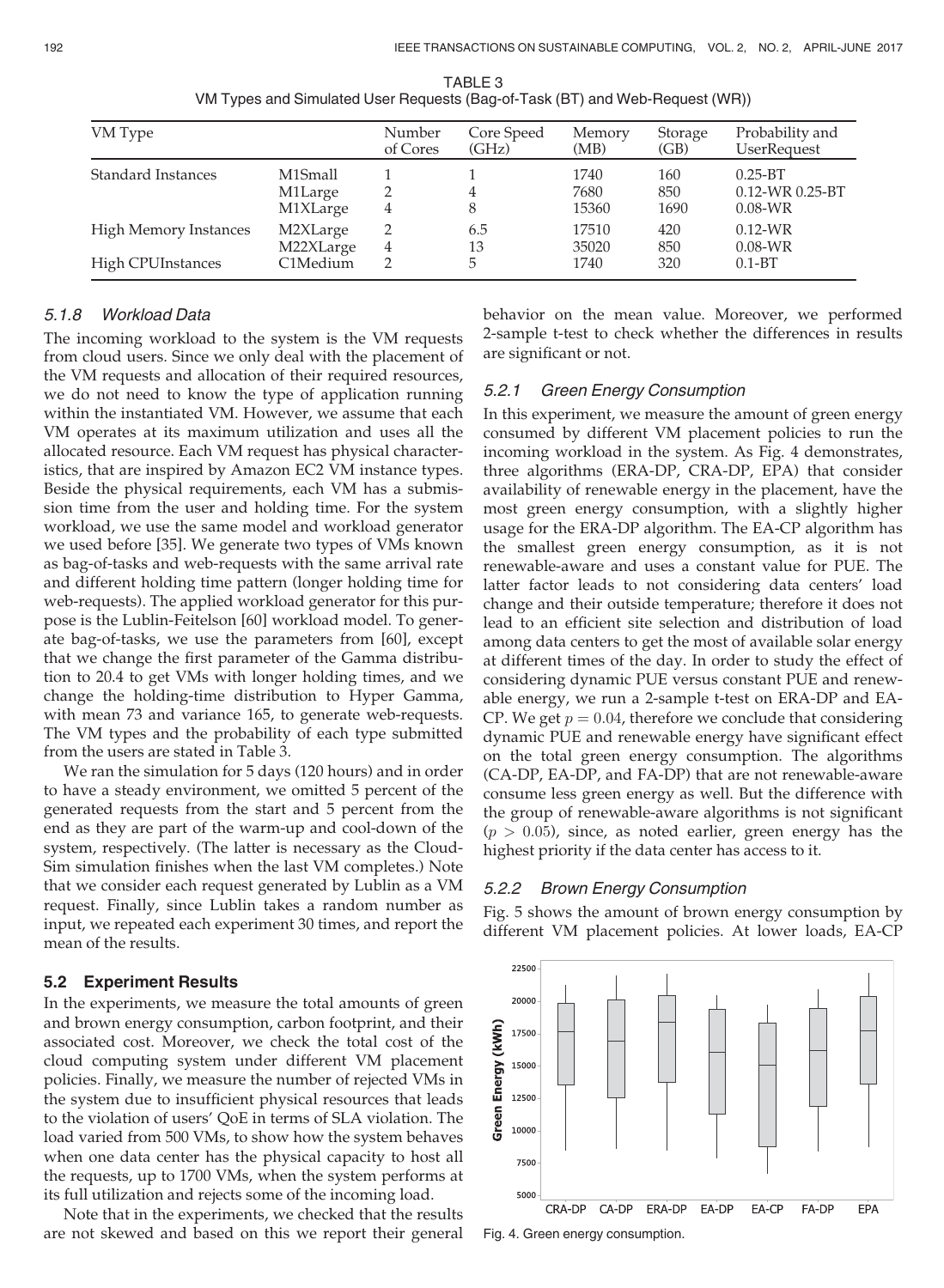

Fig. 5. Brown energy consumption.



Fig. 6. Energy cost.

consumes significantly more brown energy than the other algorithms, as it is based on a constant value for PUE and distributes the load without considering current load of the data center sites and the outside temperature. The rest of the policies have close behavior. The reason is that they all are based on dynamic PUE, the system load is low and the renewable energy source has the highest priority. As the system load increases, EA-CP continues consuming more brown energy, just with a slight improvement; since the constant PUE value, that is the average value of PUE gets closer to the real dynamic value. From the results we observe that CA-DP has a sudden increase in the brown energy consumption. Because its placement is based on the increase in the total cost in the system and parameters, such as dynamic energy pricing, that affect the decision making do not have any impact on reducing the total brown consumption.

Overall, ERA-DP policy has the lowest brown energy consumption. It consumes, on average, 8.9 percent less brown energy in comparison to its competitor, CRA-DP algorithm. These two algorithms along with EPA, that is also based on considering renewable availability, have the lowest brown energy consumption. Moreover, ERA-DP, consumes 31.3 percent less brown energy on-average than EA-CP and 36.4 percent less than CA-DP. Based on the 2-sample t-test on ERA-DP and EA-CP, there is significant difference  $(p = 0.01)$  in the amount of consumed brown energy. Moreover, t-test on ERA-DP and CA-DP shows the significance ( $p < 0.05$ ) of considering increase in the energy



Fig. 7. Carbon footprint.

consumption rather than increase in the total cost while VM placement is carried out.

#### 5.2.3 Energy Cost

Energy cost is a function of the amount of brown energy consumption, since the cost of renewable energy is considered zero in this paper. We observe the same behavior among the algorithms in Fig. 6 as we witnessed in Fig. 5. Algorithm ERA-DP reduces the energy cost by an average of 10.03 percent compared to its competitor algorithm, CRA-DP. Moreover, t-test results show that the energy cost difference between ERA-DP and two other algorithm, EA-CP and CA-DP, is significant with  $p = 0.002$  and  $p = 0.042$ , respectively. This emphasizes the importance of considering dynamic PUE, renewable energy, and increase in energy consumption.

#### 5.2.4 Carbon Footprint

Carbon footprint in the system, likewise energy cost, is a result of the usage of the brown energy sources. Hence, we should expect a similar pattern as Fig. 5. But we should not expect the same gap from one policy to another, since different energy sources have different carbon intensities. One significant difference in Fig. 7 is that, at lower workload (VM < 800), FA-DP performs significantly better than ERA-DP. The reason is that FA-DP considers sources carbon intensity and dynamic PUE at the same time and at lower loads it submits the requests to the data center with the minimum *carbon footprint*  $\times$  *PUE*. Though by the increase in the incoming load and the need to use more than one site, this policy does not perform optimal and ERA-DP is the algorithm that has a better performance. Overall, ERA-DP comparing to its close competitor, FA-DP, reduces carbon footprint 10.6 percent on average. In addition, it reduces carbon footprint on an average of 60 and 42 percent in comparison to EA-CP and CA-DP, respectively. T-test shows  $p < 0.01$  and  $p = 0.044$  for ERA-DP versus EA-CP and CA-DP, respectively, which again assures the importance of considering dynamic PUE, renewable energy, and changes in energy consumption.

#### 5.2.5 Carbon Cost

Fig. 8 shows the cost of the carbon footprint in dollars. Since any increase in the value of a carbon tax is the result of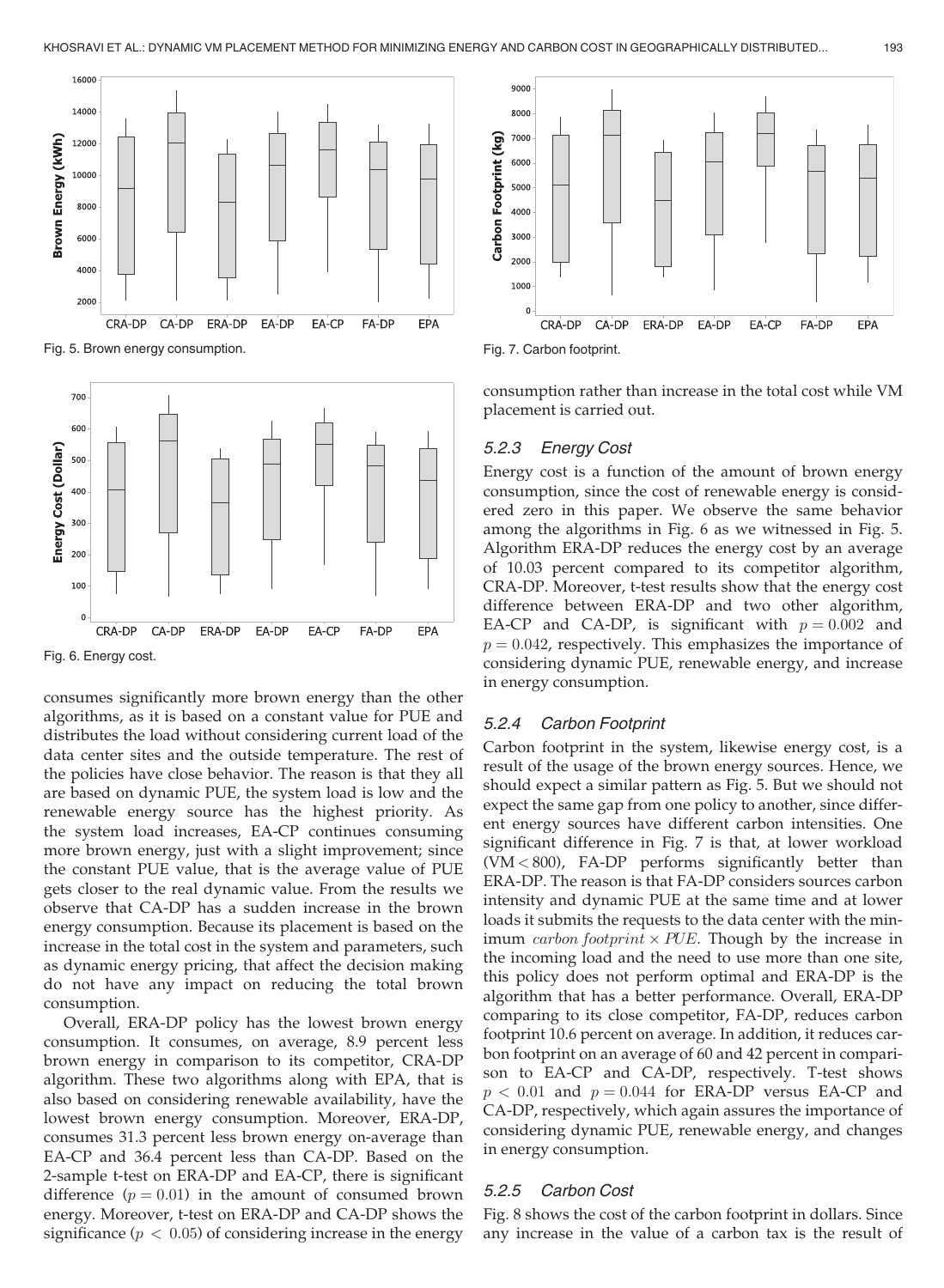

Fig. 8. Carbon cost.



Fig. 9. Total cost.

carbon footprint growth, the behavior of different algorithms and their gaps would be the same as the total carbon footprint in Fig. 7. Still ERA-DP on average has 7.4 percent less carbon cost comparing to FA-DP. Moreover, it has on average 68 percent and 45.6 percent better performance comparing to EA-CP ( $p < 0.01$ ) and CA-DP ( $p = 0.33$ ), respectively.

## 5.2.6 Total Cost

Fig. 9 demonstrates an overall view of the effect of different VM placement policies on the total cost related to the energy and carbon footprint. At lower system loads, carbon cost (FA-DP) has a slight effect on the total cost of the system; whilst with the increase in the load, ERA-DP improves the total cost by an average of 19.3 and 10.5 percent comparing to FA-DP and CRA-DP, respectively. Moreover, ERA-DP significantly improves the total cost by an average of 57.3 and 43.8 percent in comparison to EA-CP ( $p = 0.001$ ) and CA-DP ( $p = 0.04$ ), respectively.

## 5.2.7 SLA Violation

The last experiment measures SLA violation rate in order to make sure users' quality of experience is satisfied. SLA is calculated as the number of rejected VMs due to insufficient physical resources in the system. Table 4 shows SLA violation rate under increasing workload for different VM placement policies. The table reports violations for loads from 1300, since below this load the violation rate for all the policies is zero and all the incoming load to the system are

TABLE 4 SLA Violation for VM Placement Policies

| Algorithm  | SLA Violation Under Different VM Requests |         |         |      |         |  |
|------------|-------------------------------------------|---------|---------|------|---------|--|
|            | 1300                                      | 1400    | 1500    | 1600 | 1700    |  |
| CRA-DP     | 0.08%                                     | 0.3%    | $0.9\%$ | 2.7% | $4.9\%$ |  |
| $CA-DP$    | $0.0\%$                                   | $0.3\%$ | $1.1\%$ | 2.9% | 5.2%    |  |
| ERA-DP     | $0.0\%$                                   | $0.2\%$ | 1.0%    | 2.6% | 5.1%    |  |
| EA-DP      | 0.06%                                     | 0.3%    | 1.1%    | 2.9% | 5.2%    |  |
| $EA-CP$    | 0.05%                                     | 0.3%    | 1.3%    | 3.1% | 5.5%    |  |
| FA-DP      | 0.05%                                     | 0.3%    | 1.3%    | 3.1% | 5.5%    |  |
| <b>EPA</b> | 0.14%                                     | 0.8%    | 2.4%    | 4.5% | 6.3%    |  |

served. From the table, we observe that all the placement policies have close SLA violation. Moreover, ERA-DP at two points has the minimum violation rate and in the rest it only has 0.1-0.2 percent higher violation comparing the minimum reported ones. As a result, we can conclude that ERA-DP performs better in terms of brown energy consumption, carbon footprint, energy and carbon cost. Moreover, it has close, even at some points minimum, values for SLA violation comparing to the competitive algorithms.

# 6 CONCLUSIONS AND FUTURE DIRECTIONS

This paper investigates different parameters that affect energy and carbon cost for a cloud provider with geographically distributed data center sites. First, we consider carbon cost as part of the total cost that enables the provider not only decrease the total cost, but also reduce the  $CO<sub>2</sub>$  emission. Moreover, to decrease the energy cost, we consider overhead energy consumption in support of IT devices in the data center. We employ PUE as a metric that affects overhead energy of a data center, which is responsible for almost half of the energy consumption. We exploit a model for PUE as a function of data center's IT load and outside temperature. Further, we consider access to renewable energy sources, besides off-site grid (known as brown) sources.

We have presented and evaluated different energy and carbon-aware dynamic VM placement approaches. In a nutshell, ERA-DP that considers dynamic PUE, availability of renewables, and changes in energy consumption has the highest effect in reducing the total cost of energy and carbon and also reducing brown energy usage; whilst has the same level of SLA compared to the other algorithms. Furthermore, amongst the renewable-aware algorithms (CRA-DP and ERA-DP) and EPA, the later algorithm performs worse. Because EPA prefers the sites with available renewable energy, as it has the lowest price (zero), thus distributes the load between data center sites to get the most of renewables. This leads to use of computing resources of all the data centers and having overhead power as a major killer for the power consumption in all the sites. In the future, we plan to consider the effect of adding prediction of availability of renewable energy and changes in temperature on the decision making in VM placement. Moreover, we plan to provide competitive-ratio bound of the online algorithm comparing the optimal off-line for the ERA-DP algorithm. We will also consider having data center sites in different countries and the effect of carrier network delay as part of the total cost.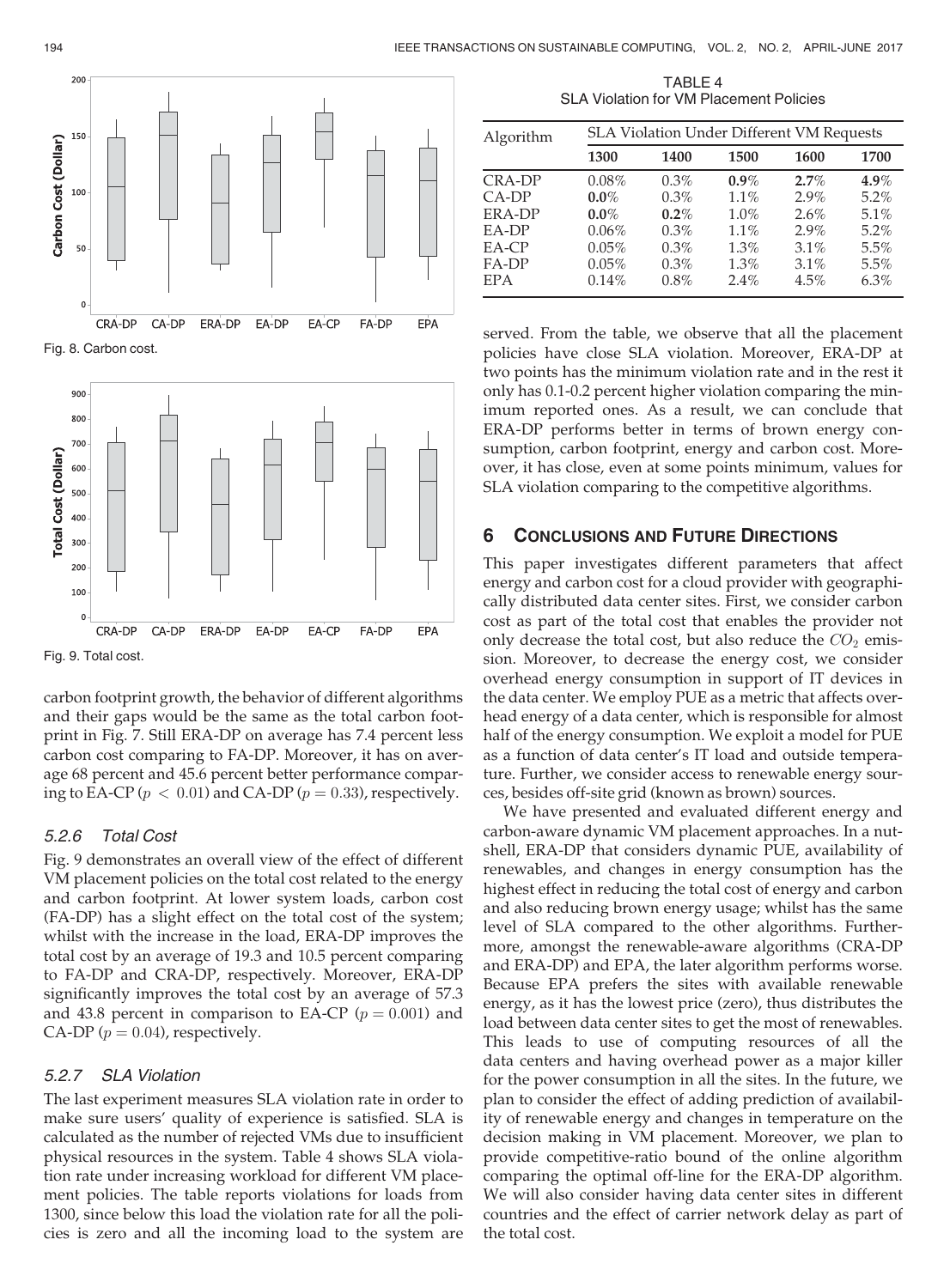#### **REFERENCES**

- [1] M. Armbrust, et al., "A view of cloud computing," Commun. ACM, vol. 53, no. 4, pp. 50–58, 2010.
- [2] E. Heyd, "America's data centers consuming massive and growing amounts of electricity," 2014. [Online]. Available: https:// www.nrdc.org/media/2014/140826
- [3] J. Hamilton, "Overall data center costs," 2010. [Online]. Available: http://perspectives. mvdirona. com
- [4] C. J. Hepburn, "Regulating by prices, quantities or both: An update and an overview," Oxford Rev. Econ. Policy, vol. 22, no. 2, pp. 226–247, 2006.
- [5] C. Belady, A. Rawson, J. Pfleuger, and T. Cader, "Green grid data center power efficiency metrics: Pue and dcie," Technical report, Green Grid, 2008.
- [6] "Latest Microsoft Data Center Design Gets Close to Unity PUE," [Online]. Available: http://www.datacenterknowledge.com/ archives/2016/09/27/latest-microsoft-data-center-design-getsclose-to-unity-pue/. Accessed on: Apr. 7, 2017.
- [7] A. Shehabi, et al., "United states data center energy usage report," Lawrence Berkeley Nat. Laboratory, Berkeley, CA, USA, Rep. No. LBNL-1005775, vol. 4, 2016.
- [8] APAC data center survey reveals high PUE figures across the region. [Online]. Available: http://www.datacenterdynamics. com/news/apac-data-center-survey-reveals-high-pue-figuresacross-the-region/75116.fullarticle. Accessed on: Apr. 7, 2017.
- A. Berl, et al., "Energy-efficient cloud computing," Comput. J., vol. 53, no. 7, pp. 1045–1051, 2010.
- [10] C.-M. Wu, R.-S. Chang, and H.-Y. Chan, "A green energy-efficient scheduling algorithm using the DVFS technique for cloud datacenters," Future Generation Comput. Syst., vol. 37, pp. 141–147, 2014.
- [11] T. Brey and L. Lamers, "Using virtualization to improve data center efficiency," The Green Grid, Whitepaper, vol. 19, 2009.
- [12] S. Srikantaiah, A. Kansal, and F. Zhao, "Energy aware consolidation for cloud computing," in Proc. Conf. Power Aware Comput. and Syst., 2008, pp. 10–10.
- [13] E. Harney, S. Goasguen, J. Martin, M. Murphy, and M. Westall, "The efficacy of live virtual machine migrations over the internet," in Proc. 2nd Int. Workshop Virtualization Technol. Distrib. Comput., 2007, pp. 1–7.
- [14] C. Clark, et al., "Live migration of virtual machines," in Proc. 2nd Conf. Symp. Netw. Syst. Des. Implementation, 2005, vol. 2, pp. 273– 286.
- [15] M. Lin, A. Wierman, L. Andrew, and E. Thereska, "Dynamic right-sizing for power-proportional data centers," in Proc. IEEE INFOCOM, 2011, pp. 1098–1106.
- [16] D. Shen, et al., "Stochastic modeling of dynamic right-sizing for energy-efficiency in cloud data centers," Future Generation Comput. Syst., vol. 48, pp. 82–95, 2014.
- [17] L. A. Barroso and U. Hölzle, "The case for energy-proportional computing," IEEE Comput., vol.  $40$ , no.  $12$ , pp.  $33-37$ , Dec. 2007.
- [18] L. Lefèvre and A. Orgerie, "Designing and evaluating an energy efficient cloud," J. Supercomputing, vol. 51, no. 3, pp. 352–373, 2010.
- [19] B. Aksanli, J. Venkatesh, L. Zhang, and T. Rosing, "Utilizing green energy prediction to schedule mixed batch and service jobs in data centers," in Proc. 4th Workshop Power-Aware Comput. Syst., 2011, pp. 5:1–5:5.
- [20] K. Le, R. Bianchini, M. Martonosi, and T. Nguyen, "Cost-and energy-aware load distribution across data centers," Proc. 6th Workshop Power-Aware Comput. Syst., 2009, pp. 1–5.
- [21] Z. Liu, M. Lin, A. Wierman, S. H. Low, and L. L. Andrew, "Geographical load balancing with renewables," ACM SIGMET-RICS Perform. Eval. Rev., vol. 39, no. 3, pp. 62–66, 2011.
- [22] M. Lin, Z. Liu, A. Wierman, and L. L. Andrew, "Online algorithms for geographical load balancing," in Proc. Int. Green Comput. Conf., 2012, pp. 1–10.
- [23] C. Chen, B. He, and X. Tang, "Green-aware workload scheduling in geographically distributed data centers." in Proc. IEEE Int. Conf. Cloud Comput. Technol. Sci., 2012, pp. 82–89.
- [24] A. Celesti, A. Puliafito, F. Tusa, and M. Villari, "Energy sustainability in cooperating clouds," in Proc. 3rd Int. Conf. Cloud Comput. and Serv. Sci., 2013, pp. 83–89.
- [25] K. Le, R. Bianchini, T. D. Nguyen, O. Bilgir, and M. Martonosi, "Capping the brown energy consumption of internet services at low cost," in Proc. Int. Green Comput. Conf., 2010, pp. 3-14.
- [26] K. Le, R. Bianchini, J. Zhang, Y. Jaluria, J. Meng, and T. D. Nguyen, "Reducing electricity cost through virtual machine placement in high performance computing clouds," in Proc. Int. Conf. for High Perform. Comput., Netw., Storage Anal., 2011, pp. 22:1–22:12.
- [27] S. Ren, Y. He, and F. Xu, "Provably-efficient job scheduling for energy and fairness in geographically distributed data cenin Proc. 32nd Int. Conf. Distrib. Comput. Syst., 2012, ters, $\begin{bmatrix} 1 \\ 2 \\ 1 \end{bmatrix}$  in pp. 22–31.
- [28] I. Goiri, K. Le, J. Guitart, J. Torres, and R. Bianchini, "Intelligent placement of datacenters for internet services," in Proc. 31st Int. Conf. Distrib. Comput. Syst., 2011, pp. 131–142.
- [29] S. K. Garg, C. S. Yeo, A. Anandasivam, and R. Buyya, "Environment-conscious scheduling of HPC applications on distributed cloud-oriented data centers," J. Parallel Distrib. Comput., vol. 71, no. 6, pp. 732–749, 2011.
- [30] S. K. Garg, C. S. Yeo, and R. Buyya, "Green cloud framework for improving carbon efficiency of clouds," in Proc. 17th Int. Conf. Parallel Process., 2011, pp. 491–502.
- [31] N. Buchbinder, N. Jain, and I. Menache, "Online job-migration for reducing the electricity bill in the cloud," in Proc. Int. Conf. Res. Netw., 2011, pp. 172–185.
- [32] M. Giacobbe, A. Celesti, M. Fazio, M. Villari, and A. Puliafito, "An approach to reduce energy costs through virtual machine migrations in cloud federation," in Proc. Symp. Comput. Commun., 2015, pp. 782–787.
- [33] M. Giacobbe, A. Celesti, M. Fazio, M. Villari, and A. Puliafito, "Evaluating a cloud federation ecosystem to reduce carbon footprint by moving computational resources," in Proc. Symp. Comput. Commun., 2015, pp. 99–104.
- [34] Amazon Web Services. [Online]. Available: http://aws.amazon. com/. Accessed on: Mar. 9, 2017.
- [35] A. Khosravi, S. K. Garg, and R. Buyya, "Energy and carbonefficient placement of virtual machines in distributed cloud data centers," in Proc. Euro-Par Parallel Process., 2013, pp. 317–328.
- [36] N. Rasmussen, "Electrical efficiency measurement for data centers," White paper, vol. 154, 2007.
- [37] M. Blackburn and G. Grid, Five Ways to Reduce Data Center Server Power Consumption. The Green Grid, 2008.
- [38] S. Pelley, D. Meisner, T. F. Wenisch, and J. W. VanGilder, "Understanding and abstracting total data center power," in Proc. Workshop Energy-Efficient Des., 2009.
- [39] "Standard performance evaluation corporation. SPECpower" 2008. [Online]. Available: http://www.spec.org/power\_ssj2008
- [40] J. Peterpaul, "Solar panel module and support therefor," US Patent 4 636 577, Jan. 13 1987.
- [41] P. Thibodeau, "Wind power data center project planned in urban area," ComputerWorld, Apr. 2008.
- [42] NREL: News NREL releases renewable energy data book detailing growing industry. [Online]. Available: http://www.nrel.gov/ docs/fy17osti/66591.pdf. Accessed on: Apr. 7, 2017.
- [43] Facebook Installs Solar Panels at New Data Center. [Online]. Available: http://www.datacenterknowledge.com/archives/2011/04/ 16/facebook-install%s-solar-panels-at-new-data-center/. Accessed on: Jan. 30, 2015.
- [44] Apple Plans 20MW of Solar Power for iDataCenter. [Online]. Available: http://www.datacenterknowledge.com/archives/2012/02/ 20/apple-plans-20mw-of-solar-power-for-idatacenter/. Accessed on: Jan. 30, 2015.
- [45] Wind-Powered Data Center in Wyoming. [Online]. Available: http://www.datacenterknowledge.com/archives/2007/11/29/ wind-powered-data-center-in-wyoming/. Accessed on: Jan. 30, 2015.
- [46] A. Krioukov, C. Goebel, S. Alspaugh, Y. Chen, D. E. Culler, and R. H. Katz, "Integrating renewable energy using data analytics systems: Challenges and opportunities," IEEE Data Eng. Bull., vol. 34, no. 1, pp. 3–11, Mar. 2011.
- [47] B. Aksanli, J. Venkatesh, L. Zhang, and T. Rosing, "Utilizing green energy prediction to schedule mixed batch and service jobs in data centers," ACM SIGOPS Operating Syst. Rev., vol. 45, no. 3, pp. 53–57, 2012.
- [48]  $\overrightarrow{D}$ . Gmach, et al., "Capacity planning and power management to exploit sustainable energy," in Proc. Int. Conf. Netw. Service Manag., 2010, pp. 96–103.
- [49] I. Goiri, K. Le, T. D. Nguyen, J. Guitart, J. Torres, and R. Bianchini, "Greenhadoop: Leveraging green energy in data-processing frameworks," in Proc. 7th ACM Eur. Conf. Comput. Syst., 2012, pp. 57–70.